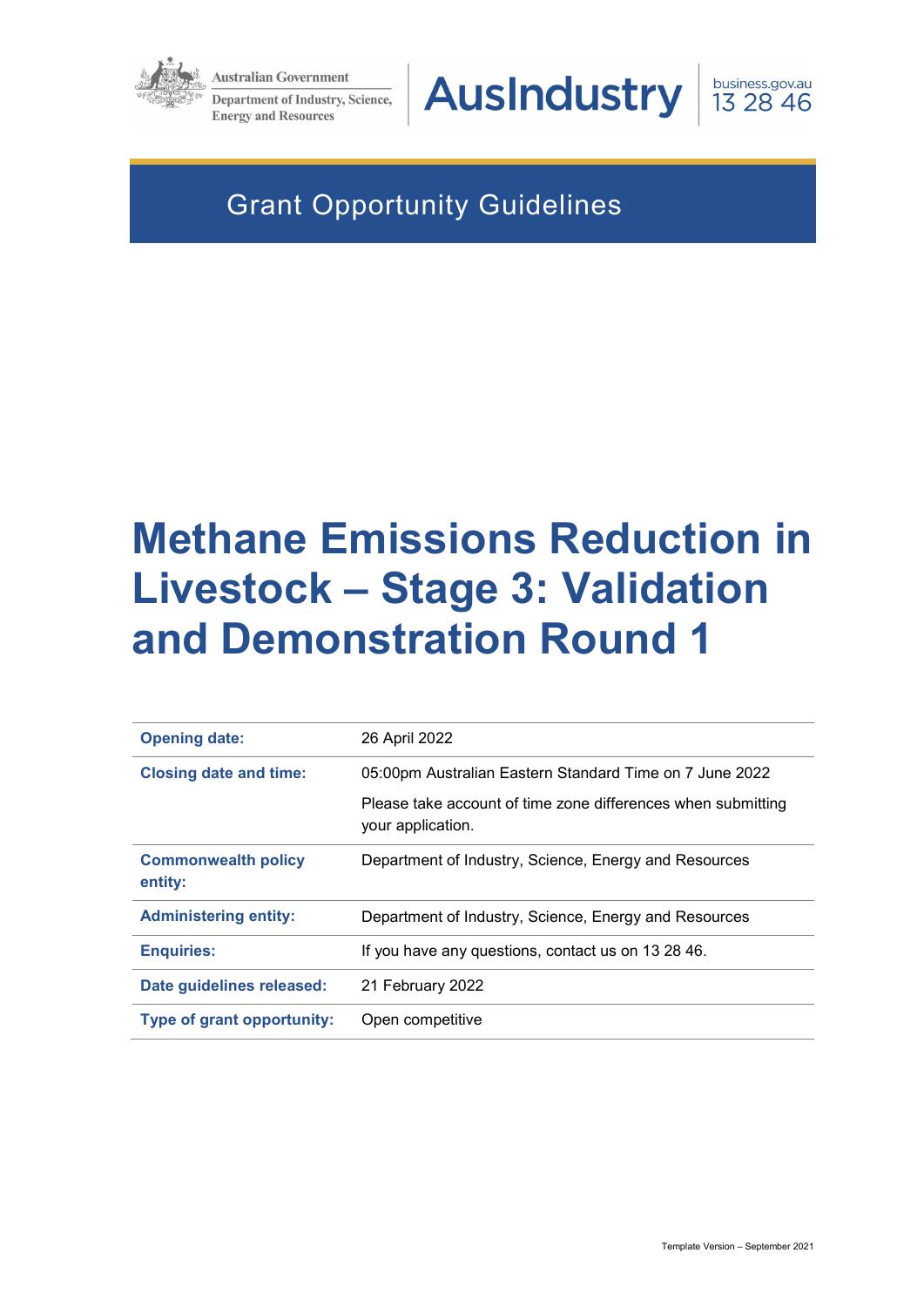# **Contents**

| 1. | Methane Emissions Reduction in Livestock - Stage 3: Validation and Demonstration |                                                                              |  |  |
|----|----------------------------------------------------------------------------------|------------------------------------------------------------------------------|--|--|
| 2. |                                                                                  |                                                                              |  |  |
|    | 2.1.                                                                             | About the Methane Emissions Reduction in Livestock - Stage 3: Validation and |  |  |
| 3. |                                                                                  |                                                                              |  |  |
|    | 3.1.                                                                             |                                                                              |  |  |
|    | 3.2.                                                                             |                                                                              |  |  |
|    |                                                                                  |                                                                              |  |  |
|    | 4.1.                                                                             |                                                                              |  |  |
|    | 4.2.                                                                             |                                                                              |  |  |
|    | 4.3.                                                                             |                                                                              |  |  |
|    |                                                                                  |                                                                              |  |  |
|    | 5.1.                                                                             |                                                                              |  |  |
|    | 5.2.                                                                             |                                                                              |  |  |
|    | 5.3.                                                                             |                                                                              |  |  |
| 6. |                                                                                  |                                                                              |  |  |
|    | 6.1.                                                                             |                                                                              |  |  |
|    | 6.2.                                                                             |                                                                              |  |  |
|    | 6.3.                                                                             |                                                                              |  |  |
|    | 6.4.                                                                             |                                                                              |  |  |
|    |                                                                                  |                                                                              |  |  |
|    | 7.1.                                                                             |                                                                              |  |  |
|    | 7.2.                                                                             |                                                                              |  |  |
|    | 7.3.                                                                             |                                                                              |  |  |
| 8. |                                                                                  |                                                                              |  |  |
|    |                                                                                  |                                                                              |  |  |
| 9. |                                                                                  |                                                                              |  |  |
|    |                                                                                  |                                                                              |  |  |
|    | 10.1.                                                                            |                                                                              |  |  |
|    | 10.2.                                                                            | Project/Activity specific legislation, policies and industry standards  16   |  |  |
|    | 10.3.                                                                            |                                                                              |  |  |
|    | 10.4.                                                                            |                                                                              |  |  |
|    |                                                                                  |                                                                              |  |  |
|    |                                                                                  |                                                                              |  |  |
|    | 12.1.                                                                            |                                                                              |  |  |
|    | 12.2.                                                                            |                                                                              |  |  |
|    |                                                                                  |                                                                              |  |  |
|    |                                                                                  |                                                                              |  |  |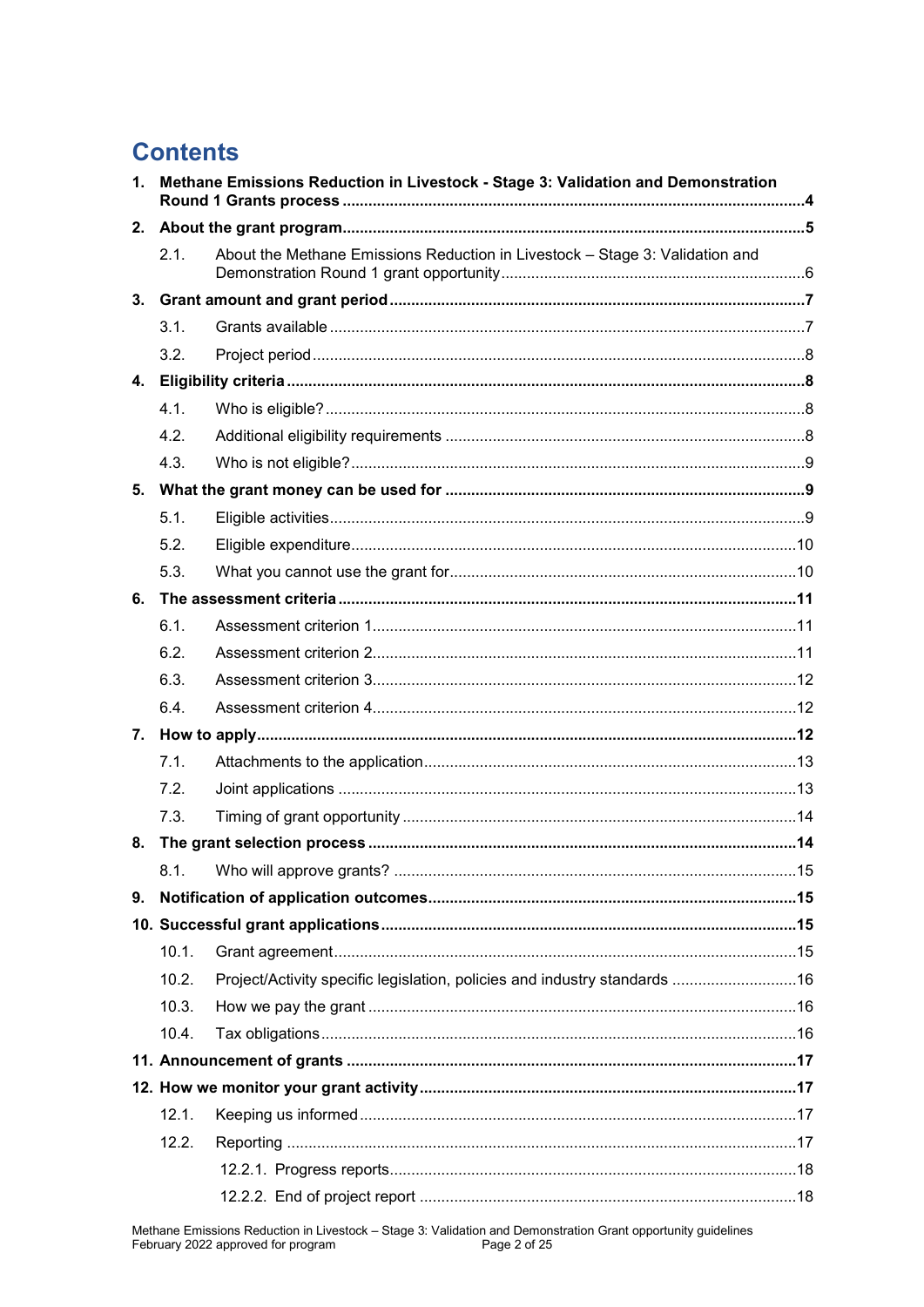| 12.3. |                                                                      |  |  |  |
|-------|----------------------------------------------------------------------|--|--|--|
| 12.4. |                                                                      |  |  |  |
| 12.5. |                                                                      |  |  |  |
| 12.6. |                                                                      |  |  |  |
| 12.7. |                                                                      |  |  |  |
|       |                                                                      |  |  |  |
| 13.1. |                                                                      |  |  |  |
| 13.2. |                                                                      |  |  |  |
|       |                                                                      |  |  |  |
|       |                                                                      |  |  |  |
|       |                                                                      |  |  |  |
|       |                                                                      |  |  |  |
| 13.3. | Disclosure of Commonwealth, State or Territory financial penalties21 |  |  |  |
| 13.4. |                                                                      |  |  |  |
|       |                                                                      |  |  |  |
|       |                                                                      |  |  |  |
|       |                                                                      |  |  |  |
|       |                                                                      |  |  |  |
|       |                                                                      |  |  |  |
|       |                                                                      |  |  |  |
|       |                                                                      |  |  |  |
|       |                                                                      |  |  |  |
|       |                                                                      |  |  |  |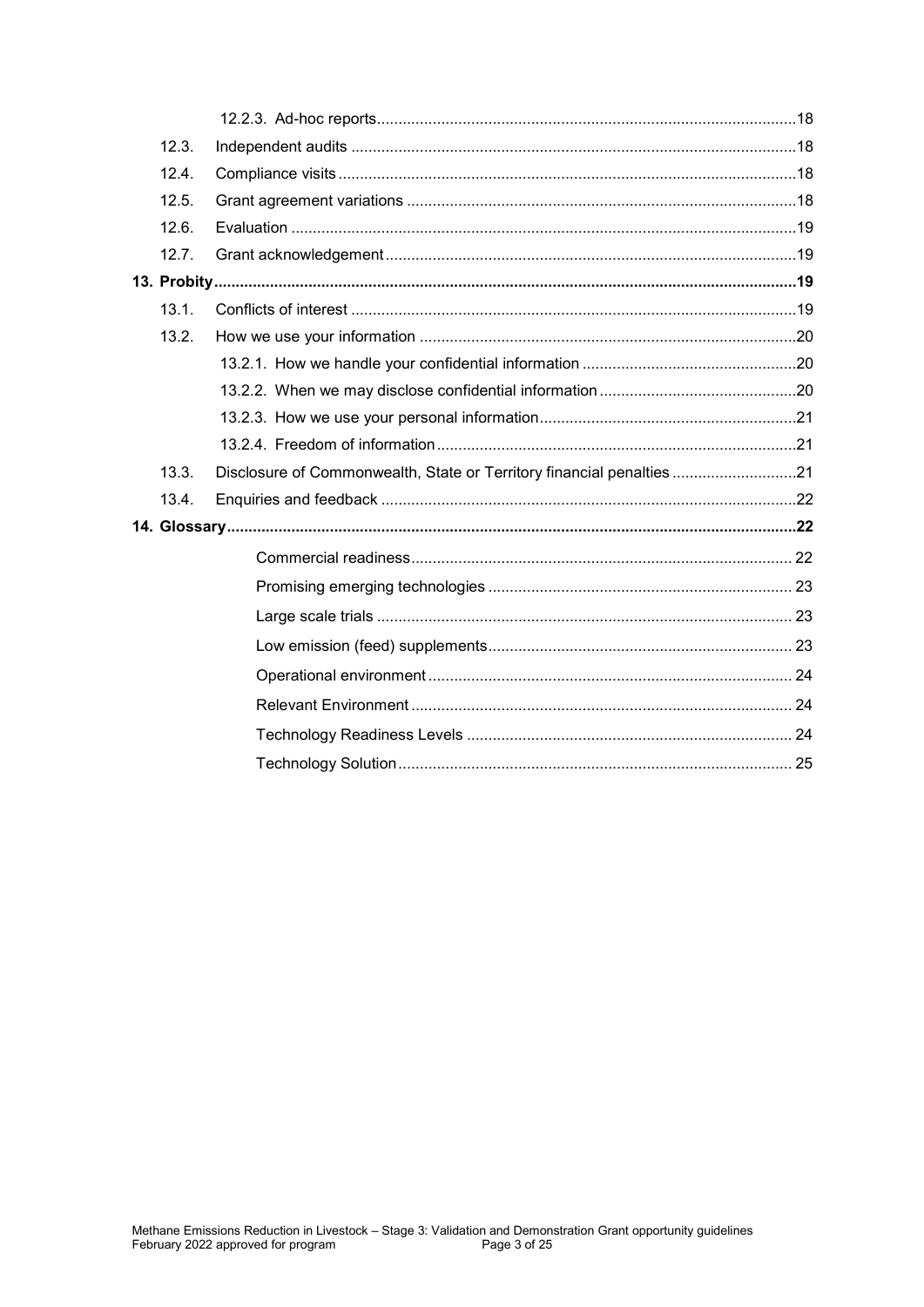# 1. Methane Emissions Reduction in Livestock - Stage 3: Validation and Demonstration Round 1 Grants process

### The Methane Emissions Reduction in Livestock - Stage 3: Validation and Demonstration Grant Program is designed to achieve Australian Government objectives.

This grants program contributes to the Department of Industry, Science, Energy and Resources' Outcome 2. The Department of Industry, Science, Energy and Resources works with stakeholders to plan and design the grant program according to the Commonwealth Grants Rules and

Guidelines. J

#### The grant opportunity opens

We publish the grant guidelines on business.gov.au and GrantConnect.

# ↓

You complete and submit a grant application

You complete the application form, addressing all the eligibility and assessment criteria in order for your application to be considered.

# J We assess all grant applications

We review the applications against eligibility criteria and notify you if you are not eligible.

We assess eligible applications against the assessment criteria including an overall consideration

of value with relevant money and compare it to other eligible applications.

#### J

#### We make grant recommendations

We provide advice to the decision maker on the merits of each application.

#### $\downarrow$

#### Grant decisions are made

The decision maker decides which applications are successful.

# 业

### We notify you of the outcome

We advise you of the outcome of your application.

#### J

#### We enter into a grant agreement

We will enter into a grant agreement with successful applicants. The type of grant agreement is based on the nature of the grant and proportional to the risks involved.

# ↓ Delivery of grant

You undertake the grant activity as set out in your grant agreement.

#### 业

#### Evaluation of the Methane Emissions Reduction in Livestock program

We evaluate the specific grant opportunity as a whole at the end of Stage 3. We base this on information you provide to us.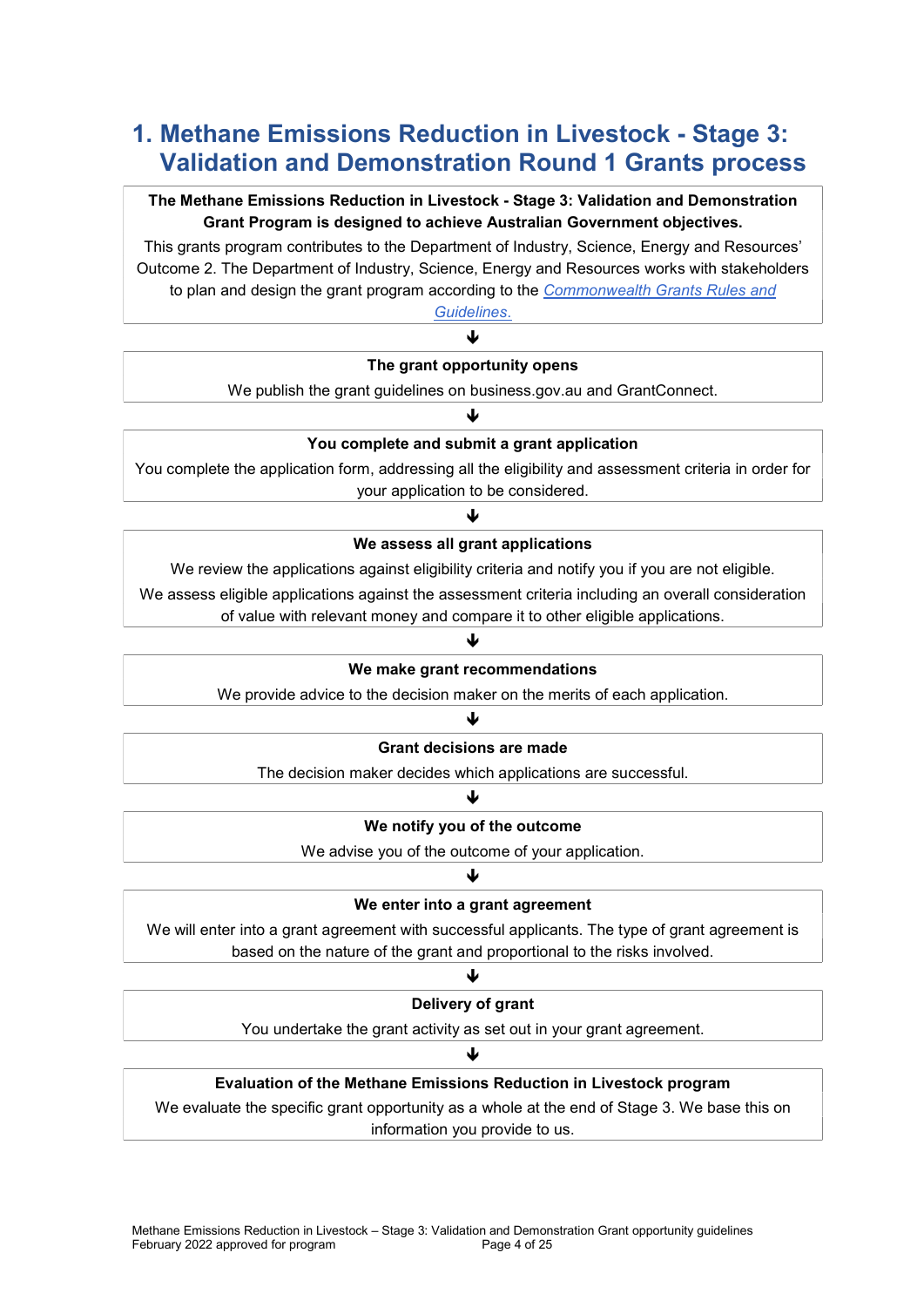# 2. About the grant program

The Methane Emissions Reduction in Livestock (MERiL) program (the Program) is part of the Australian Government's technology-led approach to reducing emissions while supporting economic growth and job creation, as outlined in the Technology Investment Roadmap. The Government has identified livestock feed supplements as a promising emerging technology in the Low Emissions Technology Statement 2021.

Enteric methane from livestock is the largest source of greenhouse gas emissions in the agriculture sector and contributes around 10 per cent of Australia's total emissions. The uptake and effectiveness of low emission feed supplements will initially be greater in production systems where delivery of feed is more controlled, like in feedlots and dairy farms. As around ninety-five per cent of livestock in Australia are in dispersed grazing systems, overcoming barriers to uptake in these systems would deliver significant potential abatement on a national scale. Voluntary adoption of supplements will be greatest where they can be delivered to grazing animal in a cost-effective way within common management operations and where they demonstrate productivity gains.

Stages 2 and 3 of the MERiL program aim to reduce Australia's livestock emissions by supporting the development and commercial readiness of technology solutions to deliver low emission feed supplements to grazing animals (beef and dairy cattle, and sheep).

Stages 2 and 3 will also build on research from the MERIL Stage1: Research Grants, to quantify emissions and productivity impacts from the use of low emission feed technologies, and inform updates to the livestock emissions framework. The livestock emissions framework aims to support updates to the National Greenhouse Gas Inventory, potential Emissions Reduction Fund methods (subject to Ministerial prioritisation) and carbon neutral certifications.

Stages 2 and 3 of the Program provide \$20 million of grant funding over five years from 2021-22 to 2025-2026 for:

- Stage 2: Feasibility and Development
- Stage 3: Validation and Demonstration.

The objectives of Stages 2 and 3 of the MERiL program are to:

- fast-track the development and commercial readiness of technology solutions to deliver low emission feed supplements to grazing animals at large-scale (considering market reach and abatement impact), with a particular emphasis on solutions that have the potential to increase the productivity of the national herd and grazing production systems
- collect data on the productivity (including labour productivity) and abatement impacts from low emissions feed supplements delivered using technology solutions to grazing animals, to inform updates to the livestock emissions framework
- **EXECT** engage and collaborate with livestock producers to ensure technology solutions can be implemented in a cost-effective (and ideally productivity-enhancing) way within common grazing management operations and build market interest and acceptance
- leverage co-investment to develop, validate and demonstrate the technology solutions.

The intended outcomes of the Program are:

- cost-effective (and ideally productivity-enhancing) technology solutions for delivering low emission feed supplements to grazing animals are available for voluntary adoption by livestock producers in a range of Australian production systems
- the reduced emissions from delivering low emission feed supplements to grazing animals using the technology solutions can be estimated in the National Greenhouse Gas Inventory.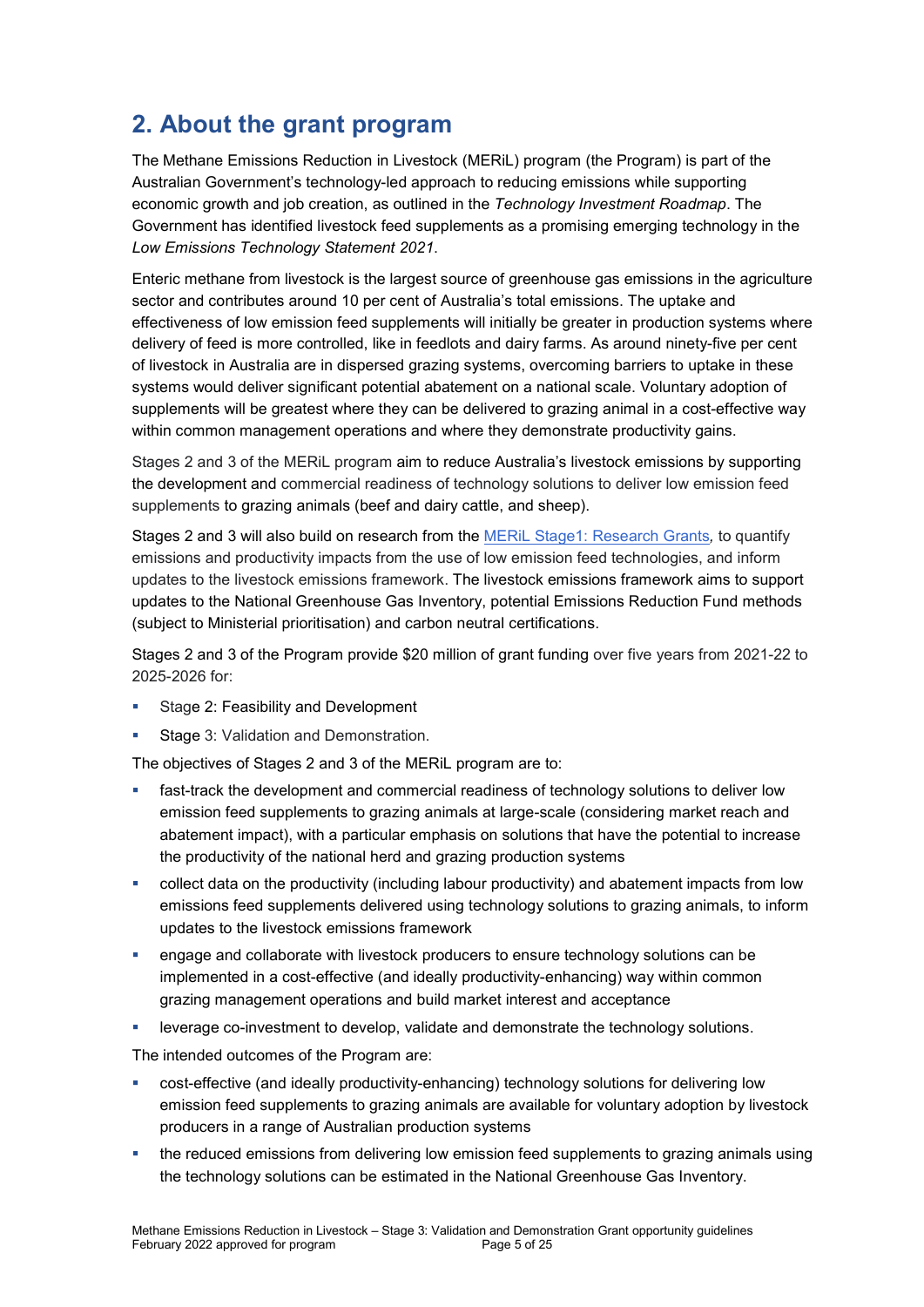#### The Program includes grants for the following Technology Readiness Levels (TRLs):

|                                        | Stage 2<br>Stage 3                  |                                     |                                    |                                                          |                                             |                                                |                                     |                                     |
|----------------------------------------|-------------------------------------|-------------------------------------|------------------------------------|----------------------------------------------------------|---------------------------------------------|------------------------------------------------|-------------------------------------|-------------------------------------|
|                                        |                                     |                                     |                                    |                                                          | 6                                           |                                                |                                     |                                     |
| <b>Basic</b><br>principles<br>observed | Technology<br>concept<br>formulated | Experimental<br>proof of<br>concept | Technology<br>validation in<br>lab | <b>Technology</b><br>valid in<br>relevant<br>environment | Demonstration<br>in relevant<br>environment | Demonstration<br>in operational<br>environment | System<br>complete<br>and qualified | Successful<br>mission<br>operations |

#### Stage 2: Feasibility and Development – TRL 3, 4 and 5

Stage 2 grants aim to:

-

 determine the feasibility of new and / or repurposed technology solutions to deliver low emission feed supplements to grazing animals. This includes designing and developing prototypes, verifying the technology solution works through small-scale trials with low emission feed supplements (or analogous proxies) and assessing their commercial and abatement potential and productivity (including labour productivity) impacts..

Information on applications for Stage 2 grants is available at **business.gov.au**.

#### Stage 3: Validation and Demonstration – TRL 5, 6 and 7

Stage 3 Validation and Demonstration grants aim to:

 validate and demonstrate the technology solution through large-scale trials that incorporate low emission feed supplements. This includes demonstrating the technology's effectiveness at delivering a reliable dose, identifying any safety concerns, and measuring and validating the productivity (including labour productivity) and emissions impacts under conditions representative of commercial production systems. Trial results and market research will inform a commercialisation plan.

Stage 3 Validation and Demonstration grants will be available in two rounds:

- Stage 3 Round 1 Grants are not available to recipients of Stage 2 grants for the same technology solution.
- Stage 3 Round 2 Grants will be open to Stage 2 grant recipients to progress their Stage 2 technology solution and to new applicants. These guidelines relate to MERiL Stage 3 Round 1 Grants only.

The guidelines for Stage 3 Round 2 Grants are expected to be released in 2023.

We will publish the opening and closing dates and any other relevant information on business.gov.au and GrantConnect and we will administer the Program according to the **Commonwealth Grants Rules and Guidelines (CGRGs)<sup>1</sup>.** 

### 2.1. About the Methane Emissions Reduction in Livestock – Stage 3: Validation and Demonstration Round 1 grant opportunity

The purpose of this grant opportunity is to validate and demonstrate technology solutions for delivering low emissions feed supplements to grazing animals. Successful applicants will demonstrate how their proposed technology solution is safe and effective at reducing enteric

<sup>1</sup> https://www.finance.gov.au/government/commonwealth-grants/commonwealth-grants-rules-guidelines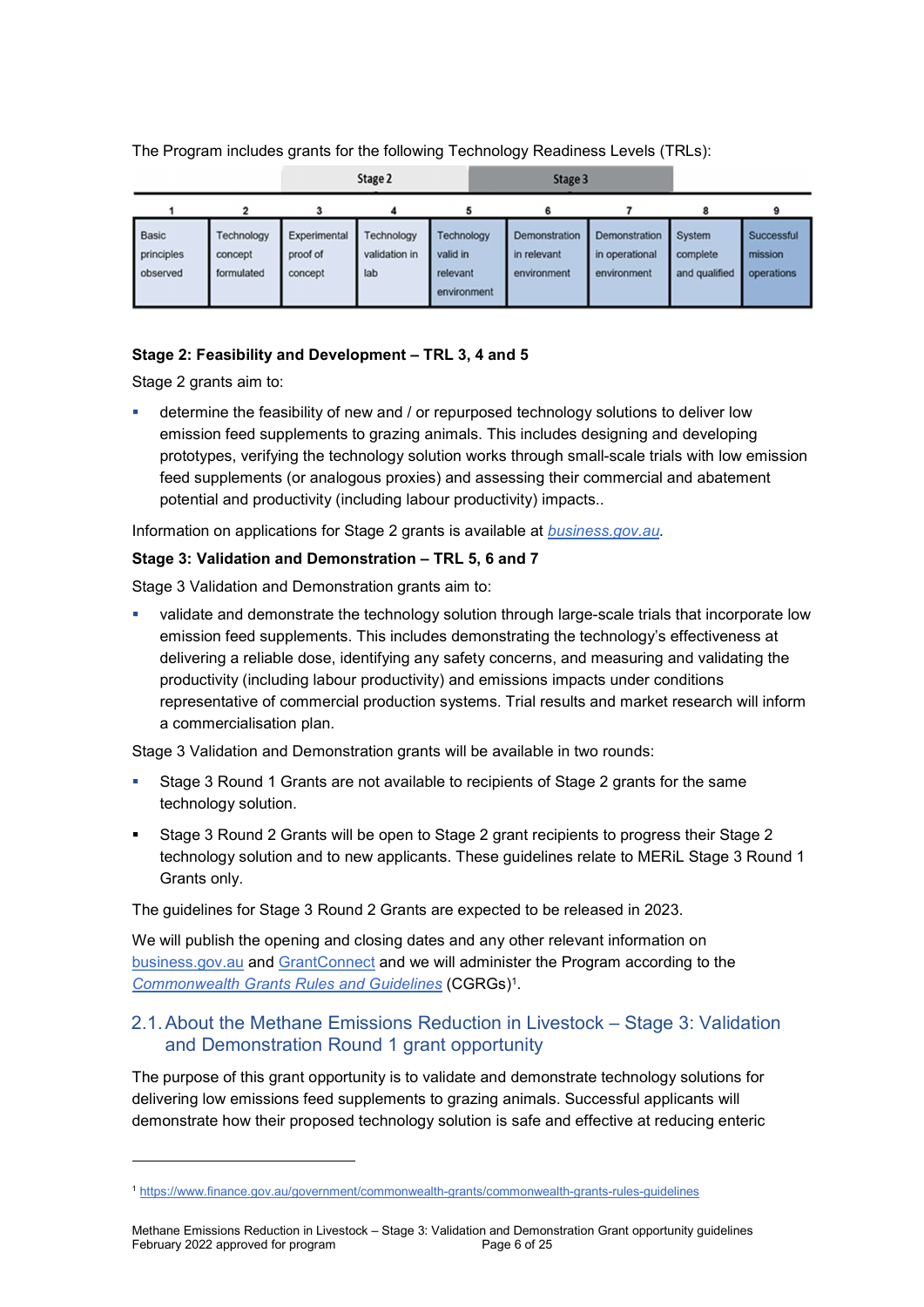emissions in an operational environment, and the extent to which its use with feed supplements increases productivity. Trial results and data will be provided to the Department to inform updates to the livestock emissions framework.

The objectives of the grant opportunity are to:

- fast-track the development and commercial readiness of technology solutions to deliver low emission feed supplements to grazing animals at large-scale
- validate and demonstrate the productivity (including labour productivity) impacts, effectiveness and safety of technology solutions under Australian operational environments
- **•** engage and collaborate with livestock producers to ensure technology solutions can be implemented in a cost-effective (and ideally productivity-enhancing) way within common grazing management operations
- **EXECT** leverage co-investment to develop, validate and demonstrate the technology solutions.

The intended outcomes of the grant opportunity are:

- cost-effective (and ideally productivity-enhancing) technology solutions ready for commercialisation
- improved estimation of the productivity (including labour productivity) impacts from grazing animals receiving low emissions supplements in typical Australian production systems
- **•** improved estimation of the emissions from grazing animals receiving low emission supplements
- increased market interest in and acceptance of low emission supplements for delivery to grazing animals.

This document sets out:

- **the eligibility and assessment criterially**
- how we consider and assess grant applications
- how we notify applicants and enter into grant agreements with grantees
- how we monitor and evaluate grantees' performance
- responsibilities and expectations in relation to the opportunity.

The Department of Industry, Science, Energy and Resources (the department) is responsible for administering this grant opportunity.

We have defined key terms used in these guidelines in the glossary at section 14.

You should read this document carefully before you fill out an application.

# 3. Grant amount and grant period

The Australian Government has announced a total of \$20 million over 5 years for Stages 2 and 3 of the program. For Stage 3: Validation and Demonstration Grants, \$15 million is available over two application rounds. Up to \$6 million is available for Stage 3 Round 1 grants.

#### 3.1. Grants available

The grant amount will be up to 67 per cent of eligible project expenditure (grant percentage).

- The minimum grant amount is \$1 million (minimum eligible project expenditure is \$1,492,538).
- The maximum grant amount is \$3 million.

Your contribution to eligible project expenditure must be cash.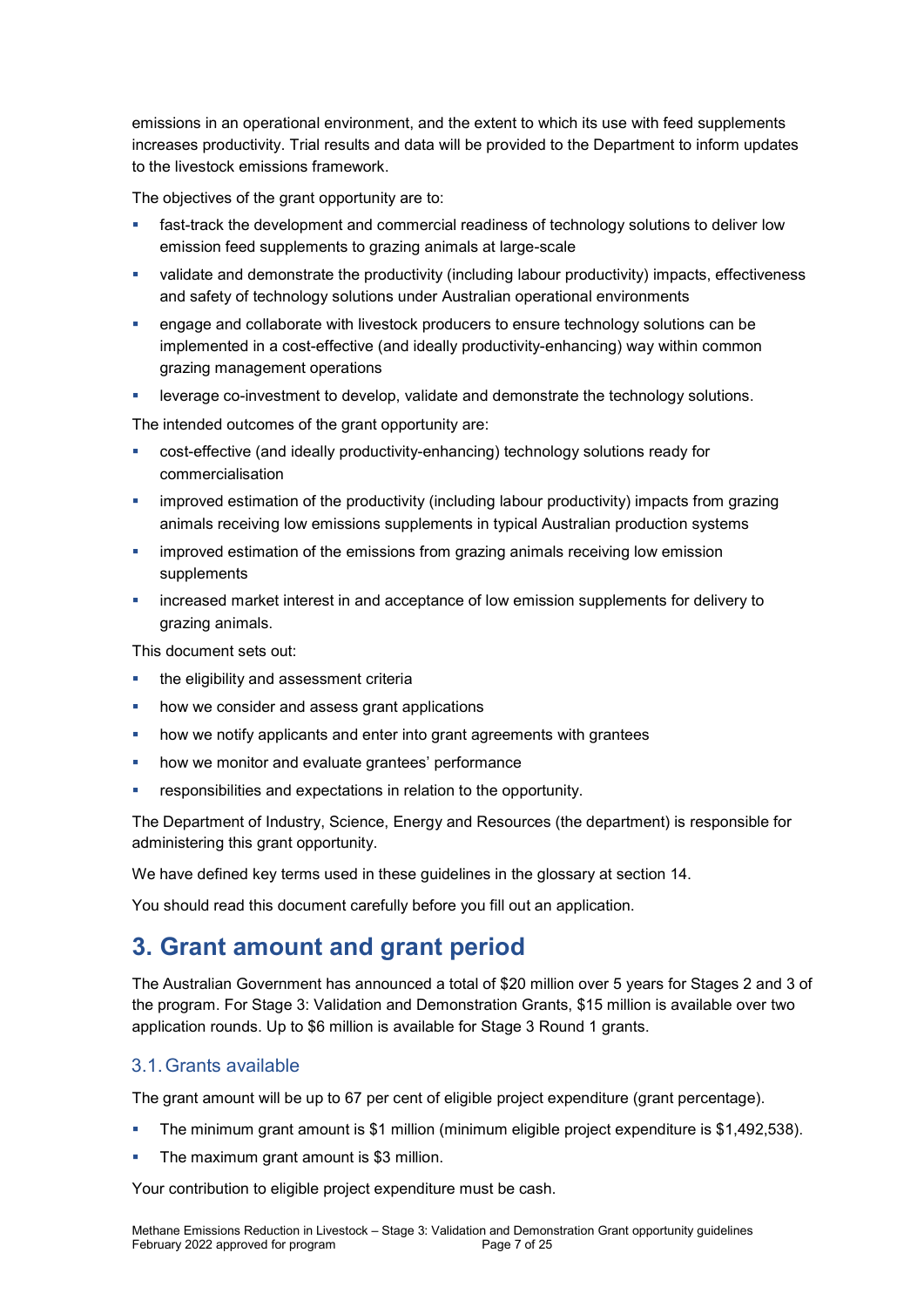We will favour applications with cash contributions to eligible project expenditure greater than 33 per cent. These and in-kind contributions will be considered in the assessment of applications against Assessment Criterion 4.

Where you provide in-kind contributions, you must calculate the equivalent dollar value. You should use the retail or market price for any goods to be purchased.

You are responsible for any eligible project expenditure not covered by the grant, plus any ineligible expenditure. You may use funding from other Commonwealth, State, Territory or local government grants to fund project expenditure. Other funding must not duplicate eligible expenditure covered by this grant and no more than 67 per cent of your total eligible project expenditure can be funded from Commonwealth government grants.

# 3.2. Project period

The minimum project length is 18 months.

The maximum project period is 2 years and 9 months.

You must complete your project by 30 April 2025.

# 4. Eligibility criteria

We cannot consider your application if you do not satisfy all eligibility criteria.

# 4.1. Who is eligible?

To be eligible you must:

- have an Australian Business Number (ABN)
- and be one of the following entities:
- an entity, incorporated in Australia
- a co-operative
- an incorporated trustee on behalf of a trust
- a publicly funded research organisation (PFRO) as defined in section 14
- **an Australian State/Territory Government agency or body.**

Joint applications are acceptable and encouraged. To submit a joint application you must have a, lead organisation who is the main driver of the project and is eligible to apply. For further information on joint applications, refer to section 7.2.

# 4.2. Additional eligibility requirements

We can only accept applications:

- where you certify that your project is supported by your board (or chief executive officer or equivalent if there is no board), and that you can complete the project and meet the costs of the project not covered by grant funding
- where you certify that you have or will have relevant intellectual property arrangements in place in order to undertake your project
- where you certify that you will collect and provide research data and outputs to the department and any nominated third party for the purpose of supporting updates to the livestock emissions framework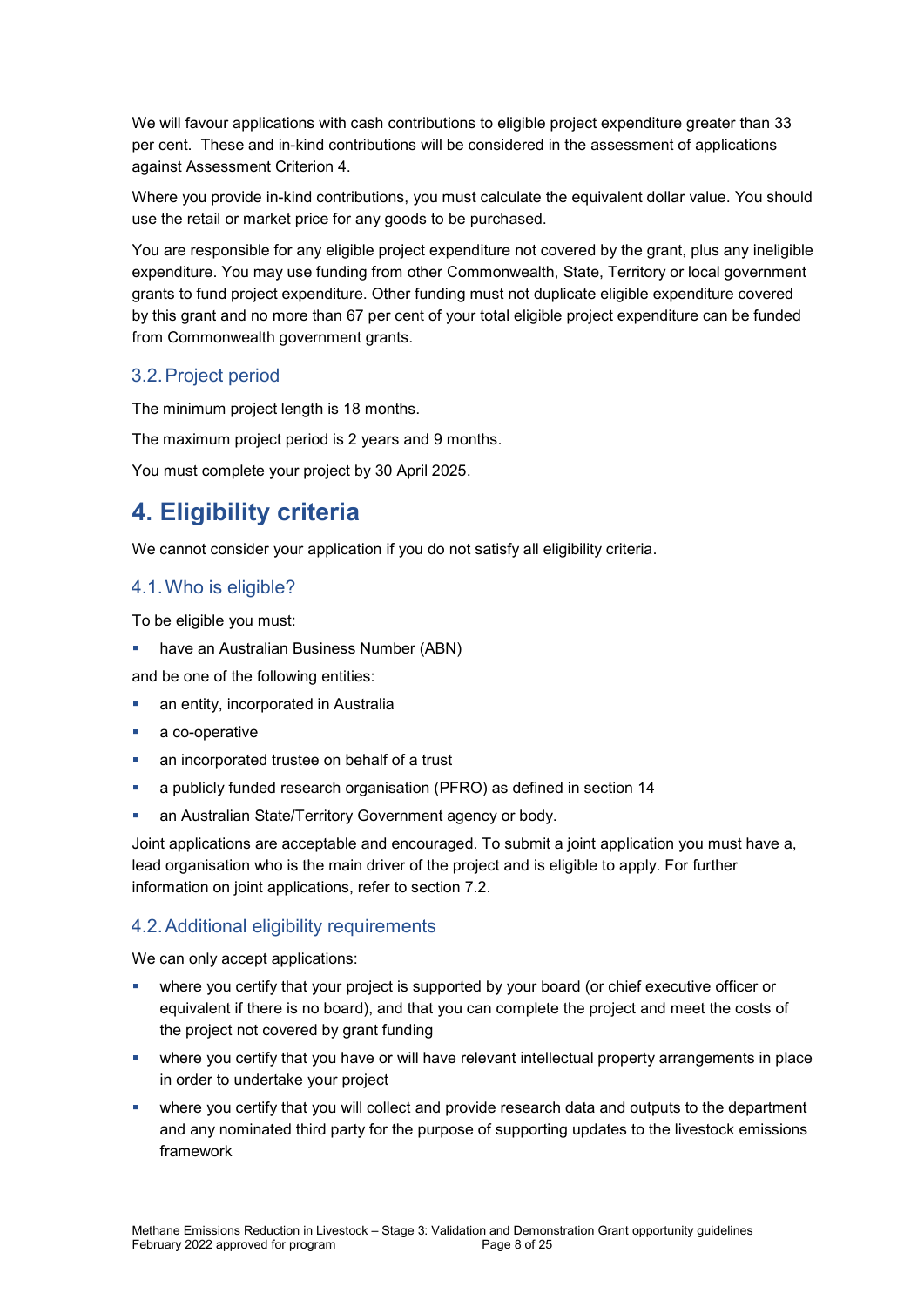- where you certify that you will have access to appropriate volumes of the relevant low emission feed supplement(s) to undertake the project activities
- where you certify that your proposed technology solution is at TRL 5, 6 or 7
- where you meet the application deadline and provide all mandatory information and attachments with your application.

We cannot waive the eligibility criteria under any circumstances.

#### 4.3. Who is not eligible?

You are not eligible to apply if you are:

- a recipient of, or partner to, a MERiL stage 2 grant for the same proposed technology solution
- an organisation, or your project partner is an organisation, included on the National Redress Scheme's website on the list of 'Institutions that have not joined or signified their intent to join the Scheme' (www.nationalredress.gov.au)
- an employer of 100 or more employees that has not complied with the Workplace Gender Equality Act (2012).
- an individual
- unincorporated association
- any organisation not included in section 4.1
- a non-corporate Commonwealth entity.

If you are ineligible to apply, you can be a partner to a joint application where the lead organisation is eligible to apply.

# 5. What the grant money can be used for

#### 5.1. Eligible activities

To be eligible your project must:

- involve large-scale trials using your technology solution to deliver low emission feed supplements to grazing animals under an Australian operational environment to:
	- validate and demonstrate the productivity impacts, effectiveness and safety of the technology solution
	- collect data on the productivity and abatement impacts and provide the data to the department for informing updates to the Livestock Emissions Framework
- involve validation and demonstration activities conducted in Australia
- publish (or have submitted for publishing) outcomes of validation and demonstration activities in a peer-reviewed publication
- involve engagement and collaboration with livestock producers to ensure technology solutions can be implemented in a cost-effective way within common grazing management operations
- develop a commercialisation plan for how the technology solution would be scaled up and brought to market
- have at least \$1,492,538 in eligible expenditure.

Eligible activities may include: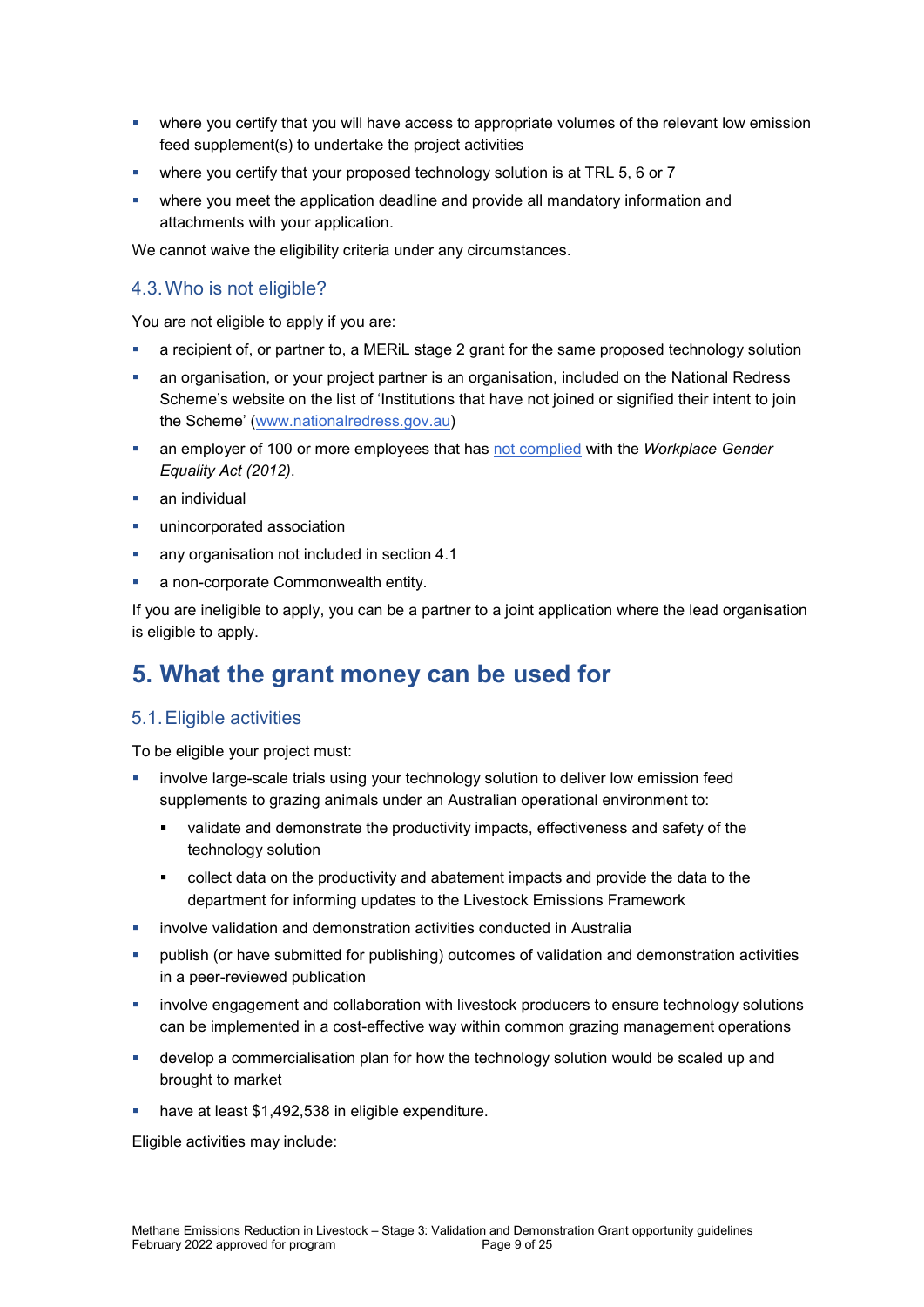- trials to validate and demonstrate the effectiveness and safety of the technology solution under relevant environments, including collecting data on productivity (including labour productivity impacts) and abatement impacts
- **•** working with livestock producers to plan, design, construct and conduct trials in an Australian operational environment
- preparing, publishing, presenting or otherwise disseminating project data and outcomes to inform stakeholders of the outcomes of project trials.

We may also approve other activities.

### 5.2. Eligible expenditure

You can only spend grant funds on eligible expenditure you have incurred on an agreed project as defined in your grant agreement.

Eligible expenditure items are:

- labour for personnel directly employed for the project activities and on-costs to 30 per cent of the total eligible labour costs
- **staff training that directly supports the achievement of project outcomes**
- contract expenditure, i.e. the cost of any agreed project activities that you contract to others
- purchase or hire of equipment directly related to delivering your project, including enteric emissions measurement equipment, computing equipment and software
- **•** project input expenses, including animals, feed and supplements
- construction costs for creating trial sites, including purchasing materials, fencing, planning, construction and maintenance
- domestic travel limited to 10 per cent of the total eligible project expenditure, for the cost of accommodation and transportation required to conduct agreed project and collaboration activities in Australia
- the cost of an independent audit of project expenditure up to a maximum of 1 per cent of total eligible project expenditure.

If your application is successful, we may ask you to verify project costs that you provided in your application. You may need to provide evidence such as quotes for major costs.

Not all expenditure on your project may be eligible for grant funding. The Program Delegate (who is an AusIndustry manager within the department with responsibility for the program) makes the final decision on what is eligible expenditure and may give additional guidance on eligible expenditure if required.

To be eligible, expenditure must:

- be a direct cost of the project or
- be incurred by you for required project audit activities.

You must incur the project expenditure between the project start and end date for it to be eligible unless stated otherwise.

You must not commence your project until you execute a grant agreement with the Commonwealth.

#### 5.3. What you cannot use the grant for

Expenditure items that are not eligible are: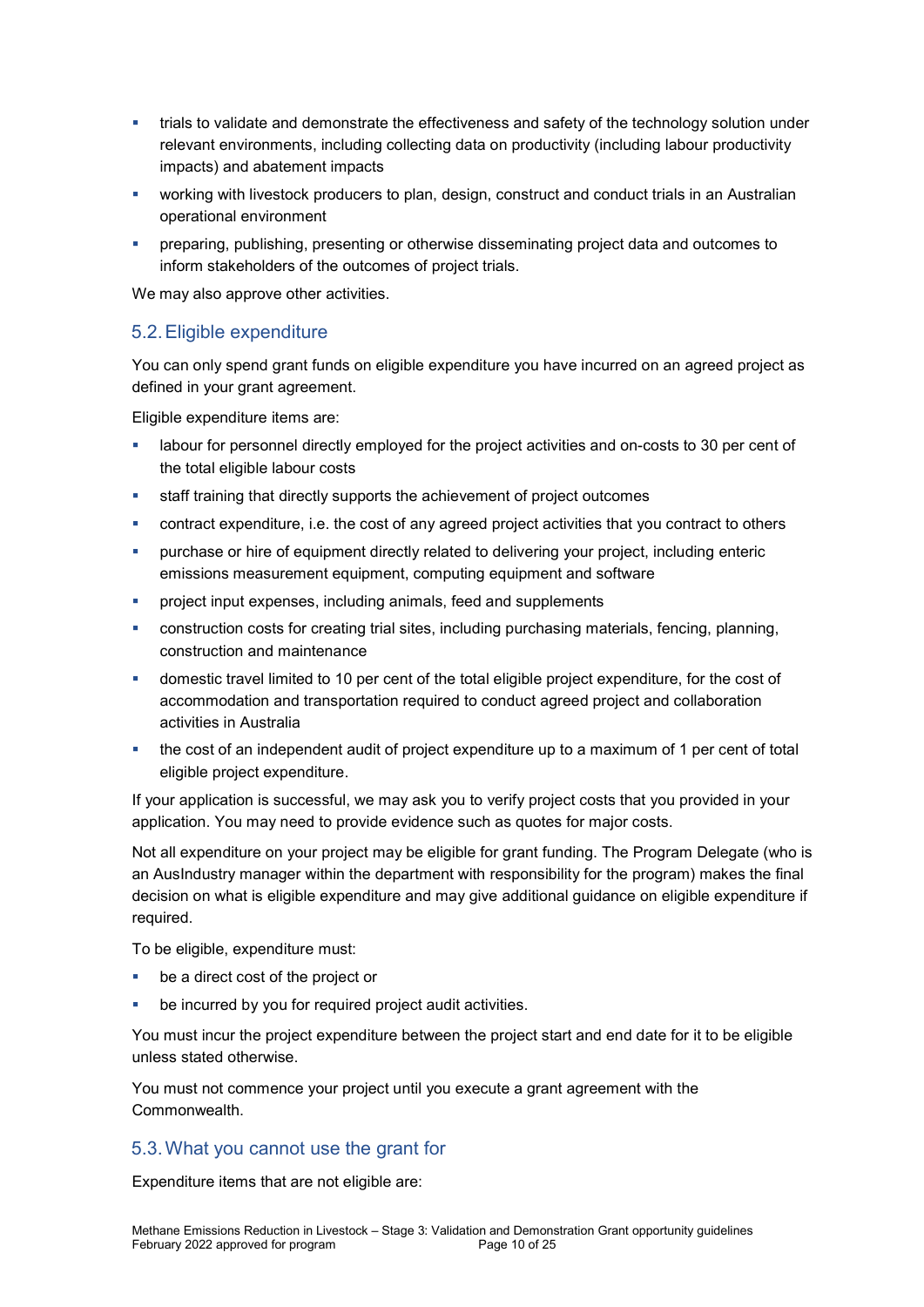- **•** project costs that are not directly related to this grant opportunity
- costs of purchasing, leasing, depreciation of, or development of land
- activities, equipment, services or supplies that are already being fully supported through other sources
- routine operational expenses, including communications, accommodation, office computing facilities, printing and stationery, postage, legal and accounting fees and bank charges
- capital expenditure for the purchase of assets such as office furniture and equipment, motor vehicles, computers, printers or photocopiers not directly related to the project
- **•** costs to commercially market or advertise your technology solution
- **EXED** insurance costs (participants must effect and maintain adequate insurance or similar coverage for any liability arising as a result of its participation in funded activities)
- overseas travel
- costs incurred in the preparation of a grant application or related documentation.

# 6. The assessment criteria

You must address all assessment criteria in your application. We will assess your application based on the weighting given to each criterion.

The application form asks questions that relate to the assessment criteria below. The amount of detail and supporting evidence you provide in your application should be relative to the project size, complexity and grant amount requested. You should provide evidence to support your answers. The application form displays size limits for answers.

We will only consider funding applications that score at least 50 per cent against each assessment criterion, as these represent best value for money.

# 6.1. Assessment criterion 1

#### Feasibility of your technology solution (30 points).

You should demonstrate this by describing:

- a. the technology solution and how it would operate within common grazing management practices in Australia
- b. the technical viability of your technology solution including an assessment of its technology readiness level (TRL)
- c. results of previous testing and small-scale trials of the technology solution, including any productivity (including labour productivity) and abatement impacts, and any sensitivities or risks identified
- d. the potential for your technology solution to increase production system productivity.

# 6.2. Assessment criterion 2

#### Market opportunity of your technology solution (30 points).

You should demonstrate this by describing and providing the justification for:

a. the commercial potential of your technology solution including market research results and the expected net deployment cost of the technology solution for users and related impact on production system productivity (including labour productivity impacts)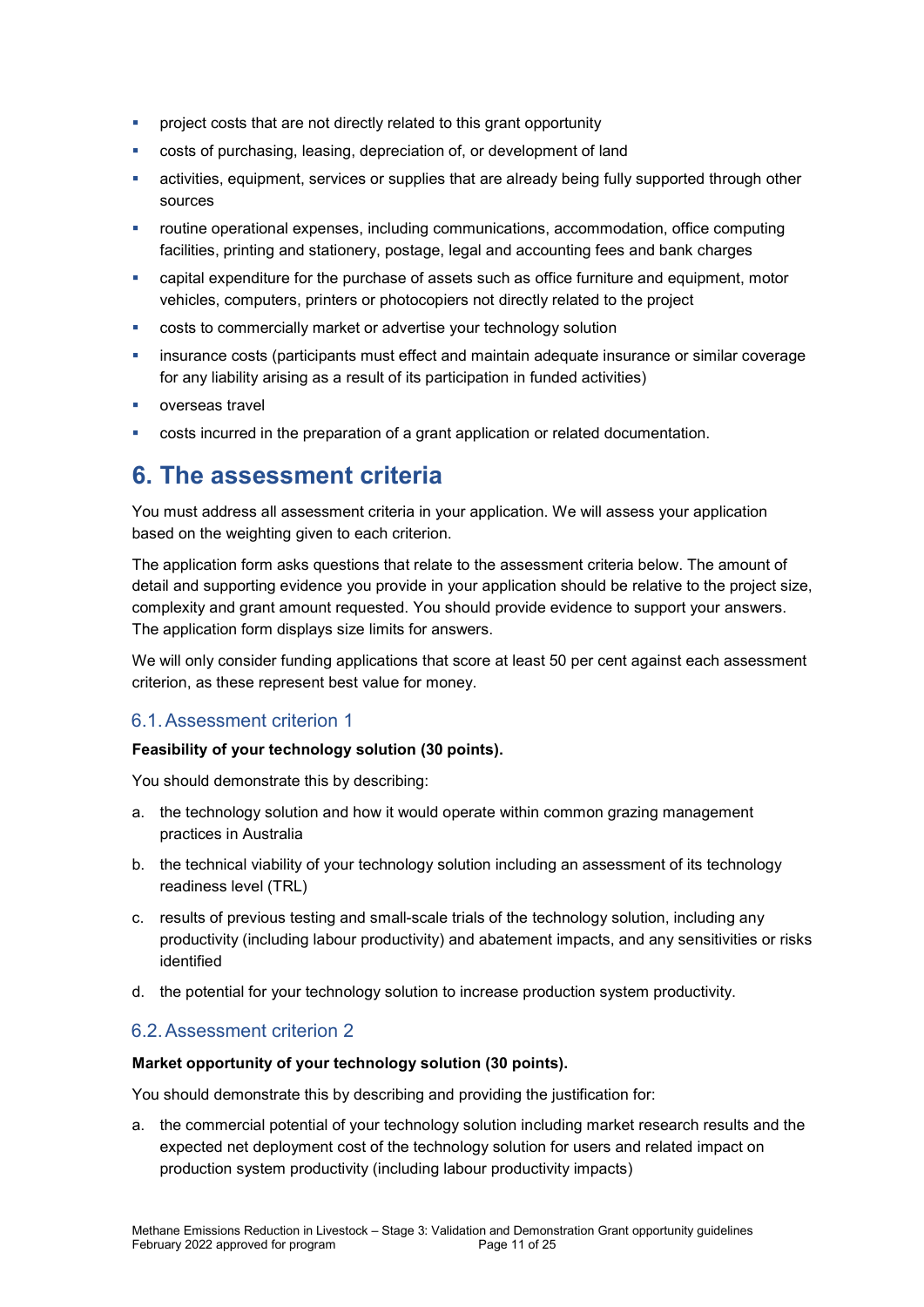- b. the productivity and abatement potential of your technology solution in Australia including the potential level of uptake, productivity impacts and mitigation efficiency in the different environments and grazing production systems your technology solution could be used in
- c. the ability for the technology solution to deliver one or a variety of low emissions feed supplements.

### 6.3. Assessment criterion 3

#### Capacity, capability and resources to deliver the project (30 points).

You should demonstrate this by describing:

- a. your and your project partners track record managing similar projects and access to personnel with the right skills and experience (including experience with grazing production systems and enteric emissions measurement equipment)
- b. your project plan including how you plan to:
	- i. manage the project including scope, implementation methodology and timeframes
		- your application must justify the appropriateness of the proposed sample sizes for the large scale trials in an operational environment
	- ii. mitigate delivery risks
	- iii. secure any required regulatory or other approvals
- c. your communications plan, including your plan to publish outcomes of your project (including in peer-reviewed publications) and disseminate information to producers, agricultural advisers or suppliers, and other industry stakeholders
- d. your access, or future access to any infrastructure, capital equipment (including enteric emissions measurement equipment), technology (including low emission feed supplement) and intellectual property needed to undertake the project.

#### 6.4. Assessment criterion 4

#### Impact of grant funding (10 points).

You should demonstrate this by describing:

- a. the amount of co-investment (cash and/or separately in-kind contributions, from your entity, other levels of government or project partners) and any additional investment the grant will leverage and explain how this benefits your project
- b. how the grant will impact your project scope including the likelihood your project would not proceed without the grant
- c. the predicted outcomes (environmental/social/scientific/technological) of your proposed technology solutions.

# 7. How to apply

Before applying you should read and understand these guidelines, the sample application form and the sample grant agreement published on business.gov.au and GrantConnect.

To apply, you must:

- complete the online application form via business.gov.au
- provide all the information requested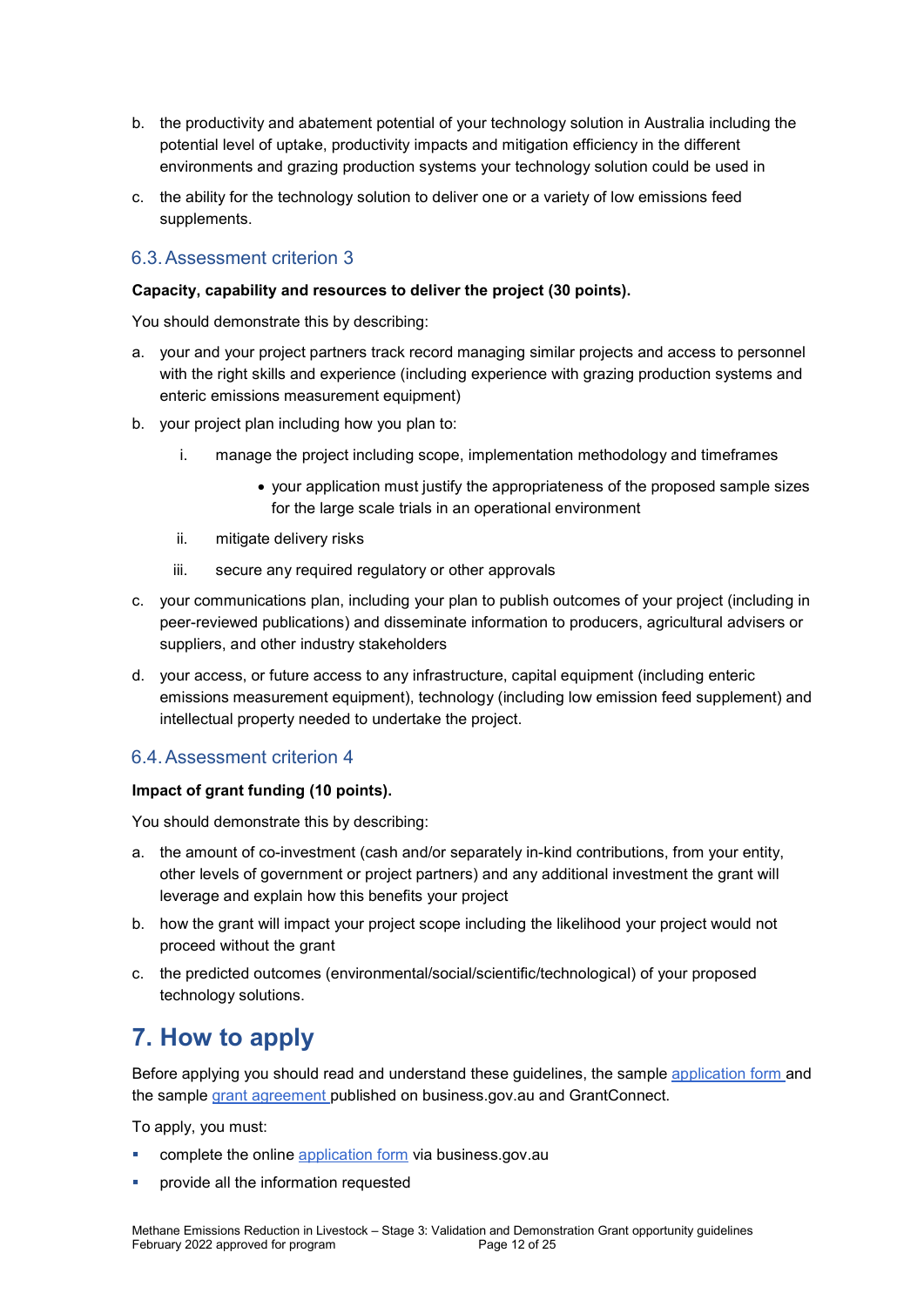- **address all eligibility and assessment criteria**
- include all necessary attachments.

You should retain a copy of your application for your own records.

You are responsible for making sure your application is complete and accurate. Giving false or misleading information is a serious offence under the Criminal Code Act 1995 (Cth). If we consider that you have provided false or misleading information we may not progress your application. If you find an error in your application after submitting it, you should call us immediately on 13 28 46.

If we find an error or information that is missing, we may ask for clarification or additional information from you that will not change the nature of your application. However, we can refuse to accept any additional information from you that would change your submission after the application closing time.

If you need further guidance around the application process, or if you are unable to submit an application online, contact us at business.gov.au or by calling 13 28 46.

# 7.1. Attachments to the application

You must provide the following documents with your application:

- **project plan**
- **project budget**
- project communication plan
- accountant declaration (template provided on business.gov.au.au and GrantConnect)
- evidence of funding strategy, e.g. financial statements, loan agreements, cash flow documents
- supporting documentation to demonstrate criterion 3.d. For example, this could include letters of agreement from a low emissions feed supplement supplier
- **EXECT** evidence of support from the board, CEO or equivalent (template provided on **business.gov.au** and GrantConnect). Where the CEO or equivalent submits the application, we will accept this as evidence of support
- trust deed (where applicable).

You must attach supporting documentation to the application form in line with the instructions provided within the form. You should only attach requested documents. We will not consider information in attachments that we do not request.

# 7.2. Joint applications

We recognise that some organisations may want to join together as a group to deliver a project. In these circumstances, you must appoint a lead organisation. Only the lead organisation can submit the application form and enter into the grant agreement with the Commonwealth. The application should identify all other members of the proposed group and include a letter of support from each of the project partners. Each letter of support should include:

- **details of the project partner**
- an overview of how the project partner will work with the lead organisation and any other project partners in the group to successfully complete the project
- an outline of the relevant experience and/or expertise the project partner will bring to the group
- the roles/responsibilities the project partner will undertake, and the resources it will contribute (if any)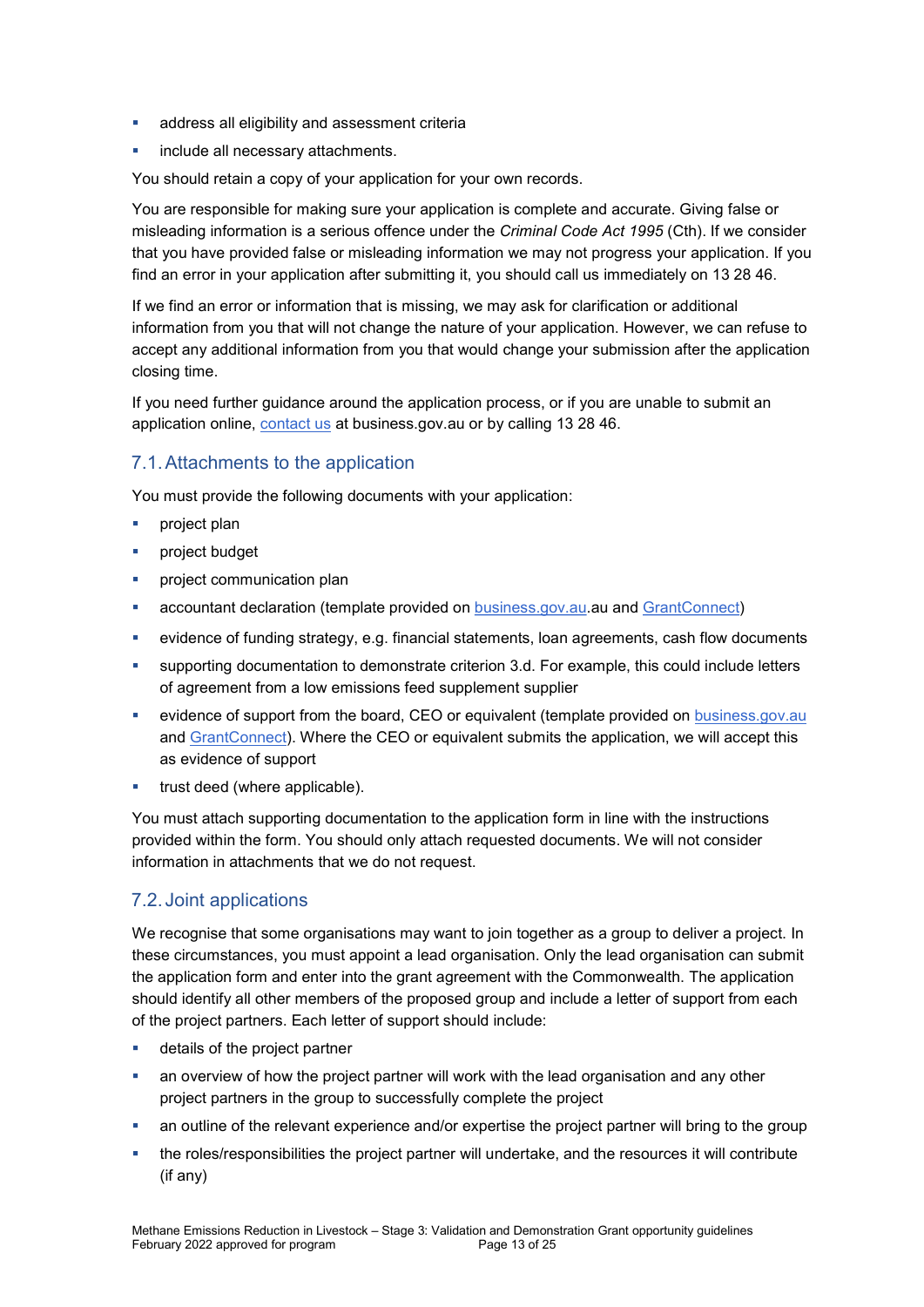details of a nominated management level contact officer.

You must have a formal arrangement in place with all parties prior to execution of the grant agreement.

# 7.3. Timing of grant opportunity

You can only submit an application between the published opening and closing dates. We cannot accept late applications.

If you are successful, we expect you will be able to commence your project around August 2022.

#### Table 1: Expected timing for this grant opportunity

| Activity                                   | Timeframe         |
|--------------------------------------------|-------------------|
| Assessment of applications                 | 8 weeks           |
| Approval of outcomes of selection process  | 4 weeks           |
| Negotiations and award of grant agreements | 3 weeks           |
| Notification to unsuccessful applicants    | 2 weeks           |
| Earliest start date of grant activity      | August 2022       |
| End date of grant commitment               | <b>April 2025</b> |

# 8. The grant selection process

We first review your application against the eligibility criteria. If eligible, we will then assess it against the assessment criteria. Only eligible applications will proceed to the assessment stage.

We consider your application on its merits, based on:

- how well it meets the criteria
- how it compares to other applications
- **•** whether it provides value with relevant money.

When assessing whether the application represents value with relevant money, we will have regard to:

- the overall objectives of the grant opportunity
- the evidence provided to demonstrate how your project contributes to meeting those objectives
- the relative value of the grant sought
- any national interest, financial, legal/regulatory, governance or other issue or risk that we identify during any due diligence process that we conduct in respect of the applicant. This includes its directors, officers, senior managers, key personnel, its related bodies corporate (as defined in the Corporations Act) or its application that could bring the Australian Government into disrepute if it were to fund the applicant. Such issues and risks include where we consider that funding the application under this grant opportunity is likely to directly conflict with Australian Government policy. Where possible<sup>2</sup>, we will provide you with an opportunity to comment on any material risks identified during this due diligence process prior to our determining the extent (if any) to which those issues or risks affect our assessment of the

-

<sup>&</sup>lt;sup>2</sup> Subject to national security and other considerations.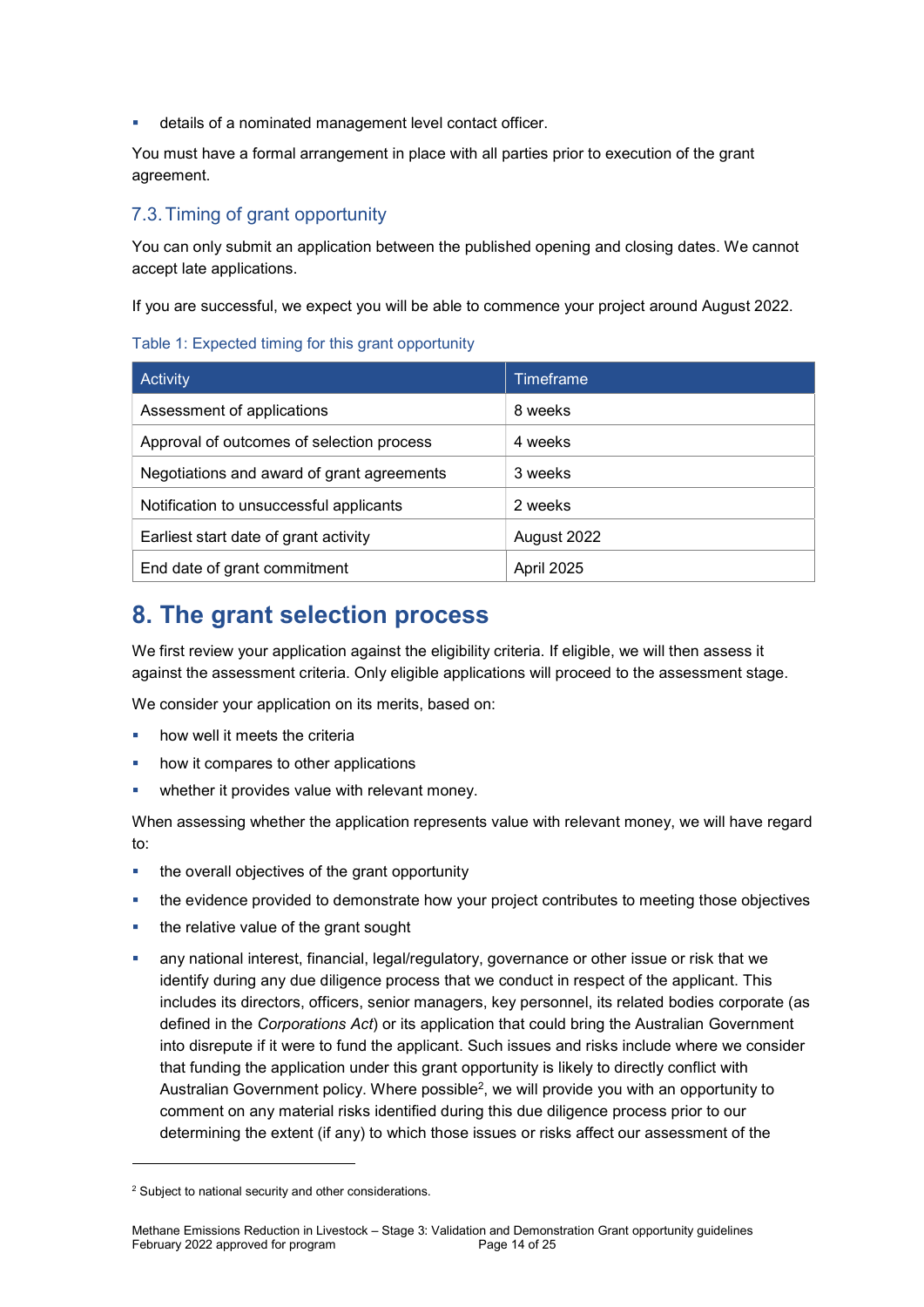application and, if so, whether they are sufficient to warrant the exclusion of your application from the assessment process.

We will establish a committee comprised of Australian government representatives and independent experts to assess applications. The committee may also seek additional advice from independent technical experts.

The committee will assess your application against the assessment criteria and compare it to other eligible applications before recommending which projects to fund.

The committee may seek additional information about you or your application. They may do this from within the Commonwealth, even if you do not nominate the sources as referees. The Committee may also consider information about you or your application that is available as a result of the Due Diligence process or through the normal course of business.

Committee members are subject to probity requirements as outlined in section 13. It is expected that all non-commonwealth employees will perform their duties in accordance with the CGRGs.

If the selection process identifies unintentional errors in your application, we may contact you to correct or clarify the errors, but you cannot make any material alteration or addition.

# 8.1. Who will approve grants?

The Minister decides which grants to approve taking into account the application assessment or the advice of the committee and the availability of grant funds.

The Minister's decision is final in all matters, including:

- the grant approval
- the grant funding to be awarded
- any conditions attached to the offer of grant funding.

We cannot review decisions about the merits of your application.

The Minister will not approve funding if there is insufficient program funds available across relevant financial years for the program.

# 9. Notification of application outcomes

We will advise you of the outcome of your application in writing. If you are successful, we advise you of any specific conditions attached to the grant.

# 10. Successful grant applications

#### 10.1. Grant agreement

You must enter into a legally binding grant agreement with the Commonwealth. The grant agreement has general terms and conditions that cannot be changed. A sample grant agreement is available on business.gov.au and GrantConnect.

We must execute a grant agreement with you before we can make any payments. Execute means both you and the Commonwealth have signed the agreement. We are not responsible for any expenditure you incur until a grant agreement is executed.

The approval of your grant may have specific conditions determined by the assessment process or other considerations made by the Minister. We will identify these in the offer of grant funding.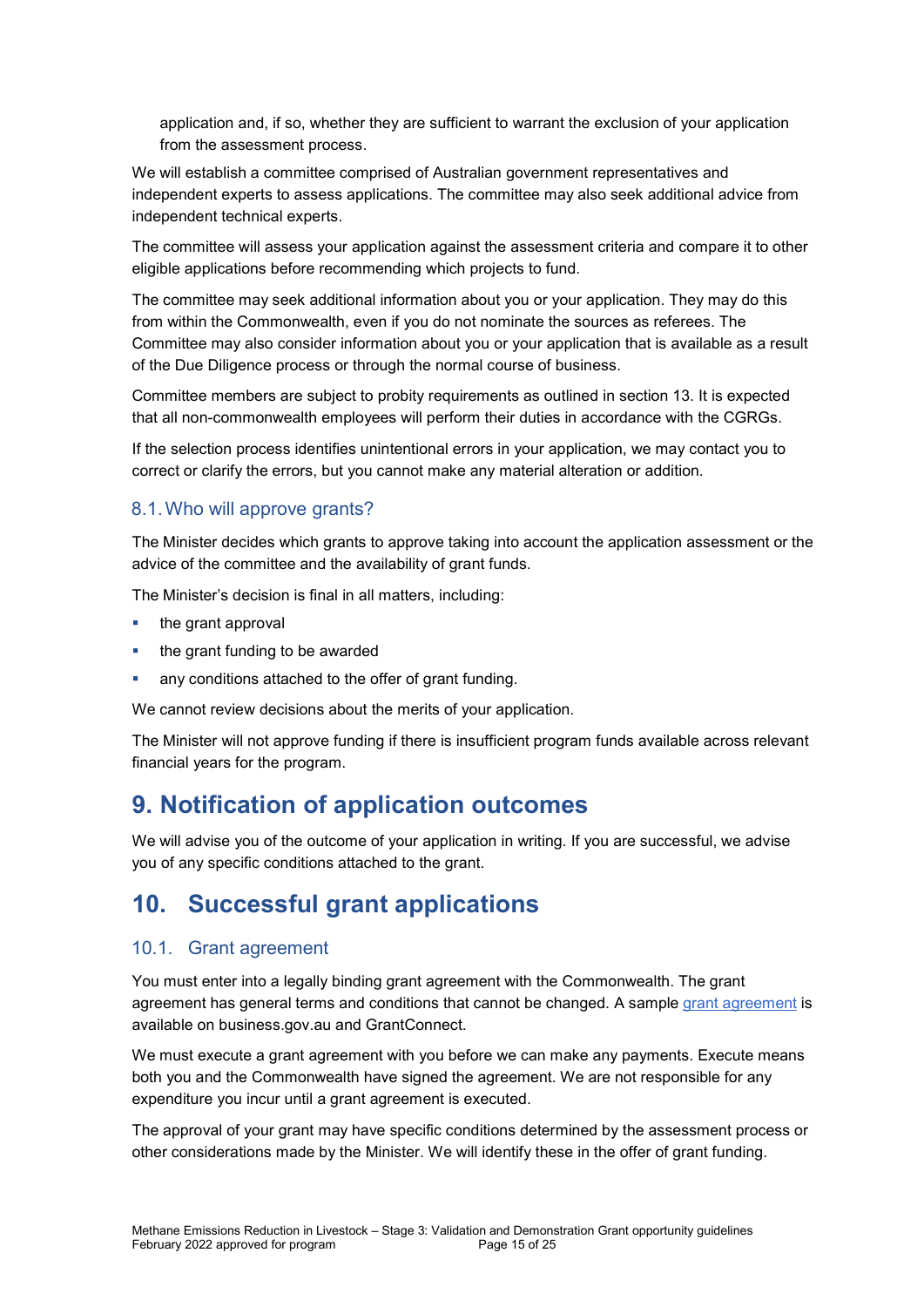If you enter an agreement under the program, you may use funding from other Commonwealth, State, Territory or local government grants to fund project expenditure, as defined in section 3.1.

The Commonwealth may recover grant funds if there is a breach of the grant agreement.

# 10.2. Project/Activity specific legislation, policies and industry standards

You must comply with all relevant laws and regulations in undertaking your project. You must also comply with the specific legislation/policies/industry standards that follow. It is a condition of the grant funding that you meet these requirements. We will include these requirements in your grant agreement.

In particular, you will be required to comply with Commonwealth/State/Territory legislation in relation to:

- working with children
- Australian Code for the Responsible Conduct of Research 2018
- environmental protection
- management of wildlife and listed threatened species
- agricultural and veterinary chemicals use, including the AgVet Codes
- biosecurity, to prevent the spread of weeds, pests and diseases
- animal care and protection, including the ethical treatment of and prevention of cruelty to animals.

### 10.3. How we pay the grant

The grant agreement will state the:

- maximum grant amount we will pay
- **•** proportion of eligible expenditure covered by the grant (grant percentage)
- any financial contribution provided by you or a third party.

We will not exceed the maximum grant amount under any circumstances. If you incur extra costs, you must meet them yourself.

We will make payments according to an agreed schedule set out in the grant agreement. Payments are subject to satisfactory progress on the project.

# 10.4. Tax obligations

-

If you are registered for the Goods and Services Tax (GST), where applicable we will add GST to your grant payment and provide you with a recipient created tax invoice. You are required to notify us if your GST registration status changes during the project period. GST does not apply to grant payments to government related entities<sup>3</sup>.

Grants are assessable income for taxation purposes, unless exempted by a taxation law. We recommend you seek independent professional advice on your taxation obligations or seek assistance from the Australian Taxation Office. We do not provide advice on tax.

<sup>&</sup>lt;sup>3</sup> See Australian Taxation Office ruling GSTR 2012/2 available at ato.gov.au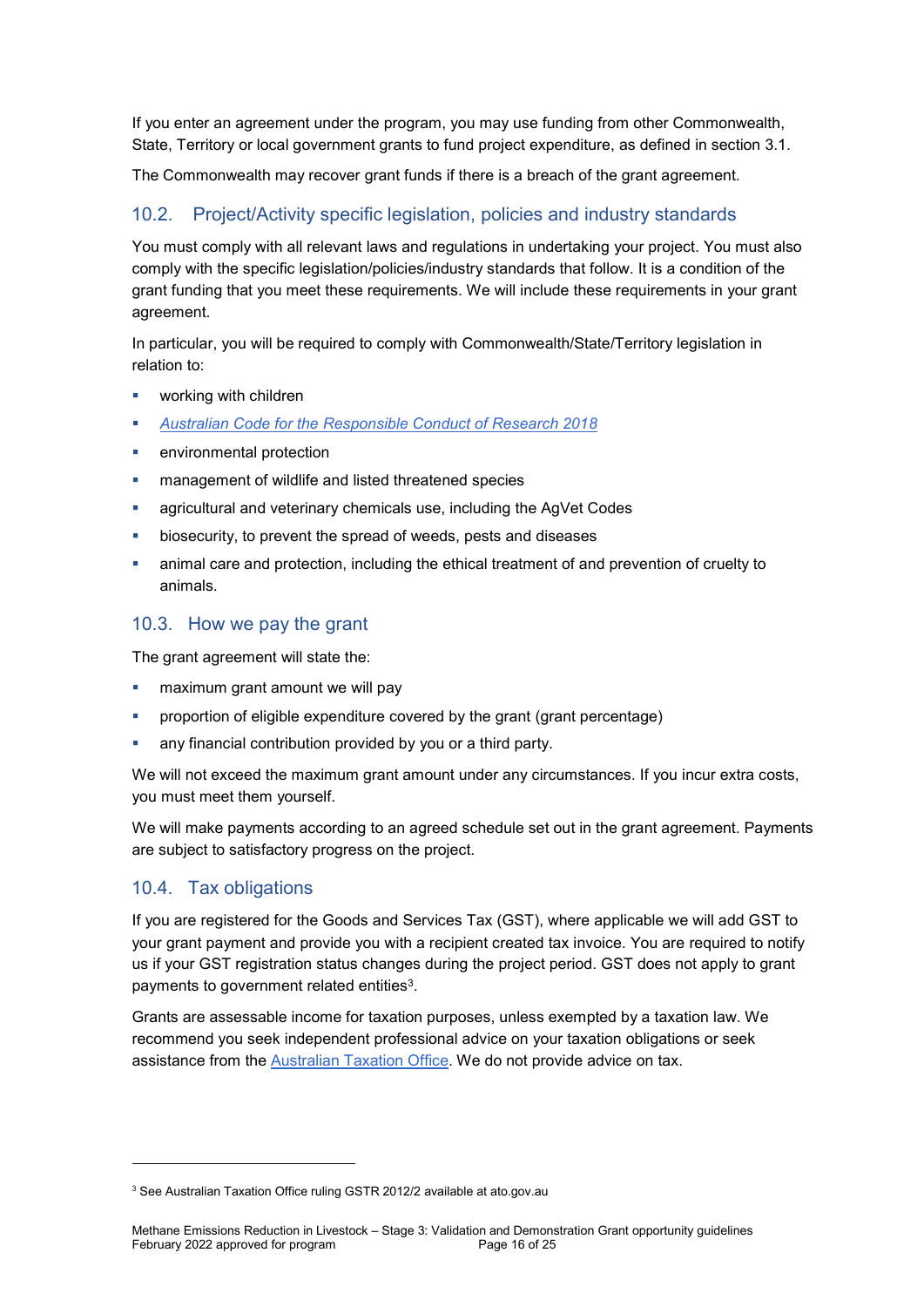# 11. Announcement of grants

We will publish non-sensitive details of successful projects on GrantConnect. We are required to do this by the *Commonwealth Grants Rules and Guidelines* unless otherwise prohibited by law. We may also publish this information on business.gov.au. This information may include:

- name of your organisation
- $\blacksquare$  title of the project
- description of the project and its aims
- amount of grant funding awarded
- Australian Business Number
- business location
- **•** your organisation's industry sector.

# 12. How we monitor your grant activity

#### 12.1. Keeping us informed

You should let us know if anything is likely to affect your project or organisation.

We need to know of any key changes to your organisation or its business activities, particularly if they affect your ability to complete your project, carry on business and pay debts due.

You must also inform us of any changes to your:

- name
- addresses
- nominated contact details
- bank account details.

If you become aware of a breach of terms and conditions under the grant agreement you must contact us immediately.

You must notify us of events relating to your project and provide an opportunity for the Minister or their representative to attend.

#### 12.2. Reporting

You must submit reports in line with the grant agreement. We will provide the requirements for these reports as appendices in the grant agreement. We will remind you of your reporting obligations before a report is due. We will expect you to report on:

- progress against agreed project milestones
- project expenditure, including expenditure of grant funds
- contributions of participants directly related to the project.

The amount of detail you provide in your reports should be relative to the project size, complexity and grant amount.

We will monitor the progress of your project by assessing reports you submit and may conduct site visits to confirm details of your reports if necessary. Occasionally we may need to re-examine claims, seek further information or request an independent audit of claims and payments.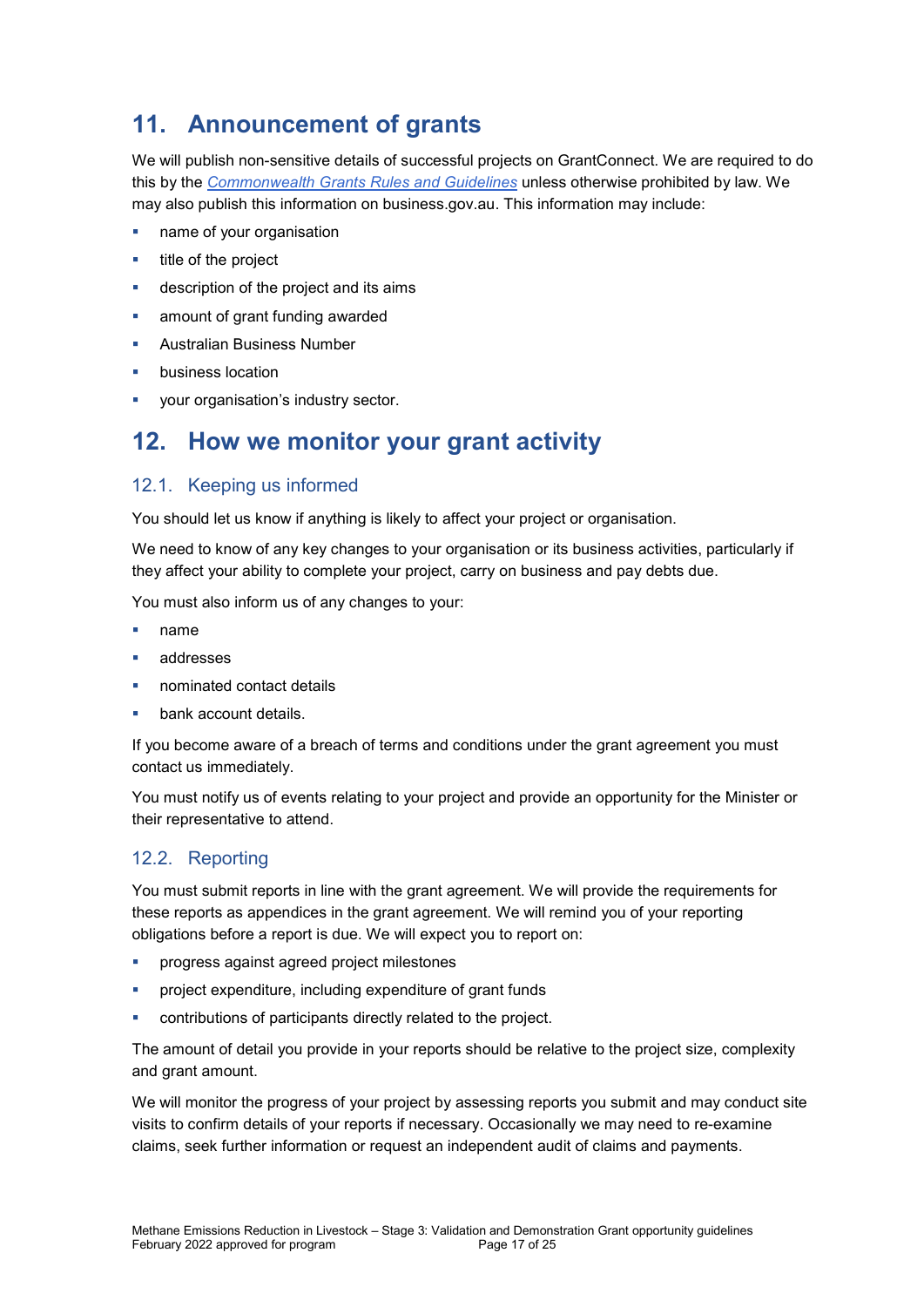# 12.2.1. Progress reports

Progress reports must:

- include details of your progress towards completion of agreed project activities
- show the total eligible expenditure incurred to date
- be submitted by the report due date (you can submit reports ahead of time if you have completed relevant project activities).

We will only make grant payments when we receive satisfactory progress reports.

You must discuss any project or milestone reporting delays with us as soon as you become aware of them.

#### 12.2.2. End of project report

When you complete the project, you must submit an end of project report.

End of project reports must:

- **EXEDEE INCLUDE THE AGE EXE** include the agreement
- identify the total eligible expenditure incurred for the project
- include a declaration that the grant money was spent in accordance with the grant agreement and to report on any underspends of the grant money
- **be submitted by the report due date.**

#### 12.2.3. Ad-hoc reports

We may ask you for ad-hoc reports on your project. This may be to provide an update on progress, or any significant delays or difficulties in completing the project.

#### 12.3. Independent audits

We may ask you to provide an independent audit report. An audit report will verify that you spent the grant in accordance with the grant agreement. The audit report requires you to prepare a statement of grant income and expenditure. The report template is available on business.gov.au and GrantConnect.

#### 12.4. Compliance visits

We may visit you during the project period, or at the completion of your project to review your compliance with the grant agreement. We may also inspect the records you are required to keep under the grant agreement. We will provide you with reasonable notice of any compliance visit.

#### 12.5. Grant agreement variations

We recognise that unexpected events may affect project progress. In these circumstances, you can request a variation to your grant agreement, including:

- changing project milestones
- extending the timeframe for completing the project but within the maximum grant length of 12 months
- changing project activities

The program does not allow for:

an increase of grant funds.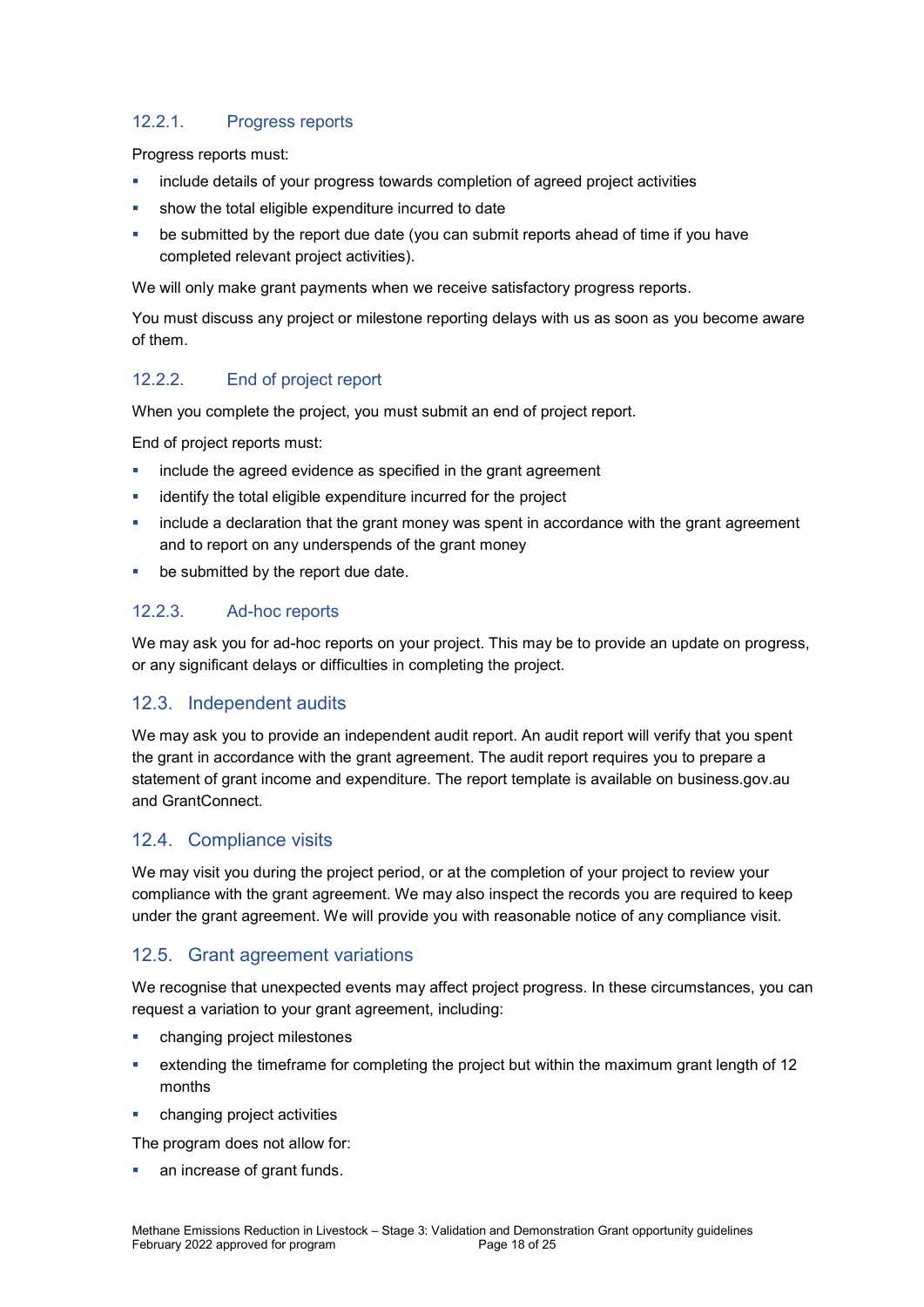If you want to propose changes to the grant agreement, you must put them in writing before the project end date. We can provide you with a variation request template.

If a delay in the project causes milestone achievement and payment dates to move to a different financial year, you will need a variation to the grant agreement. We can only move funds between financial years if there is enough program funding in the relevant year to allow for the revised payment schedule. If we cannot move the funds, you may lose some grant funding.

You should not assume that a variation request will be successful. We will consider your request based on factors such as:

- how it affects the project outcome
- consistency with the program policy objective, grant opportunity guidelines and any relevant policies of the department
- changes to the timing of grant payments
- availability of program funds.

# 12.6. Evaluation

We will evaluate the grant opportunity to measure how well the outcomes and objectives have been achieved. We may use information from your application and project reports for this purpose. We may also interview you, or ask you for more information to help us understand how the grant impacted you and to evaluate how effective the program was in achieving its outcomes.

We may contact you up to two years after you finish your project for more information to assist with this evaluation.

### 12.7. Grant acknowledgement

If you make a public statement about a project funded under the program, including in a brochure or publication, you must acknowledge the grant by using the following:

'This project received grant funding from the Australian Government.'

If you erect signage in relation to the project, the signage must contain an acknowledgement of the grant.

# 13. Probity

We will make sure that the grant opportunity process is fair, according to the published guidelines, incorporates appropriate safeguards against fraud, unlawful activities and other inappropriate conduct and is consistent with the CGRGs.

#### 13.1. Conflicts of interest

Any conflicts of interest could affect the performance of the grant opportunity or program. There may be a conflict of interest, or perceived conflict of interest, if our staff, any member of a committee or advisor and/or you or any of your personnel:

- has a professional, commercial or personal relationship with a party who is able to influence the application selection process, such as an Australian Government officer or member of an external panel
- has a relationship with or interest in, an organisation, which is likely to interfere with or restrict the applicants from carrying out the proposed activities fairly and independently or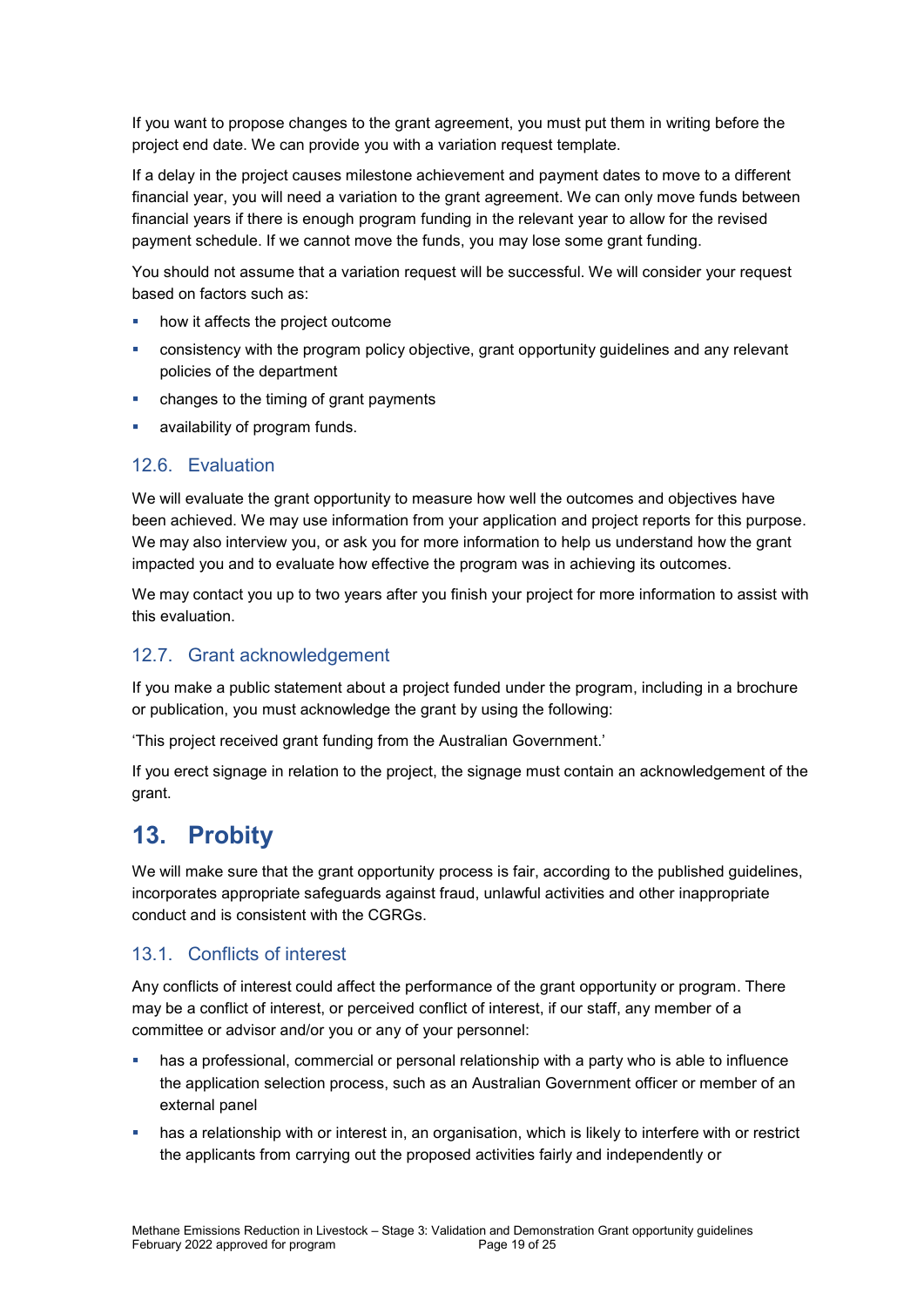has a relationship with, or interest in, an organisation from which they will receive personal gain because the organisation receives a grant under the grant program/ grant opportunity.

As part of your application, we will ask you to declare any perceived or existing conflicts of interests or confirm that, to the best of your knowledge, there is no conflict of interest.

If you later identify an actual, apparent, or perceived conflict of interest, you must inform us in writing immediately.

Conflicts of interest for Australian Government staff are handled as set out in the Australian Public Service Code of Conduct (Section  $13(7)$ <sup>4</sup> of the *Public Service Act 1999* (Cth). Committee members and other officials including the decision maker must also declare any conflicts of interest.

We publish our conflict of interest policy<sup>5</sup> on the department's website. The Commonwealth policy entity also publishes a conflict of interest policy on its website.

#### 13.2. How we use your information

Unless the information you provide to us is:

- confidential information as per 13.2.1, or
- personal information as per 13.2.3.

we may share the information with other government agencies for a relevant Commonwealth purpose such as:

- **to improve the effective administration, monitoring and evaluation of Australian Government** programs
- for research

-

to announce the awarding of grants.

#### 13.2.1. How we handle your confidential information

We will treat the information you give us as sensitive and therefore confidential if it meets all of the following conditions:

- you clearly identify the information as confidential and explain why we should treat it as confidential
- the information is commercially sensitive
- disclosing the information would cause unreasonable harm to you or someone else
- you provide the information with an understanding that it will stay confidential.

#### 13.2.2. When we may disclose confidential information

We may disclose confidential information:

- **the committee and our Commonwealth employees and contractors, to help us manage the** program effectively
- **to the Auditor-General, Ombudsman or Privacy Commissioner**

<sup>4</sup> https://www.legislation.gov.au/Details/C2019C00057

<sup>5</sup> https://www.industry.gov.au/sites/default/files/July%202018/document/pdf/conflict-of-interest-and-insider-tradingpolicy.pdf?acsf\_files\_redirect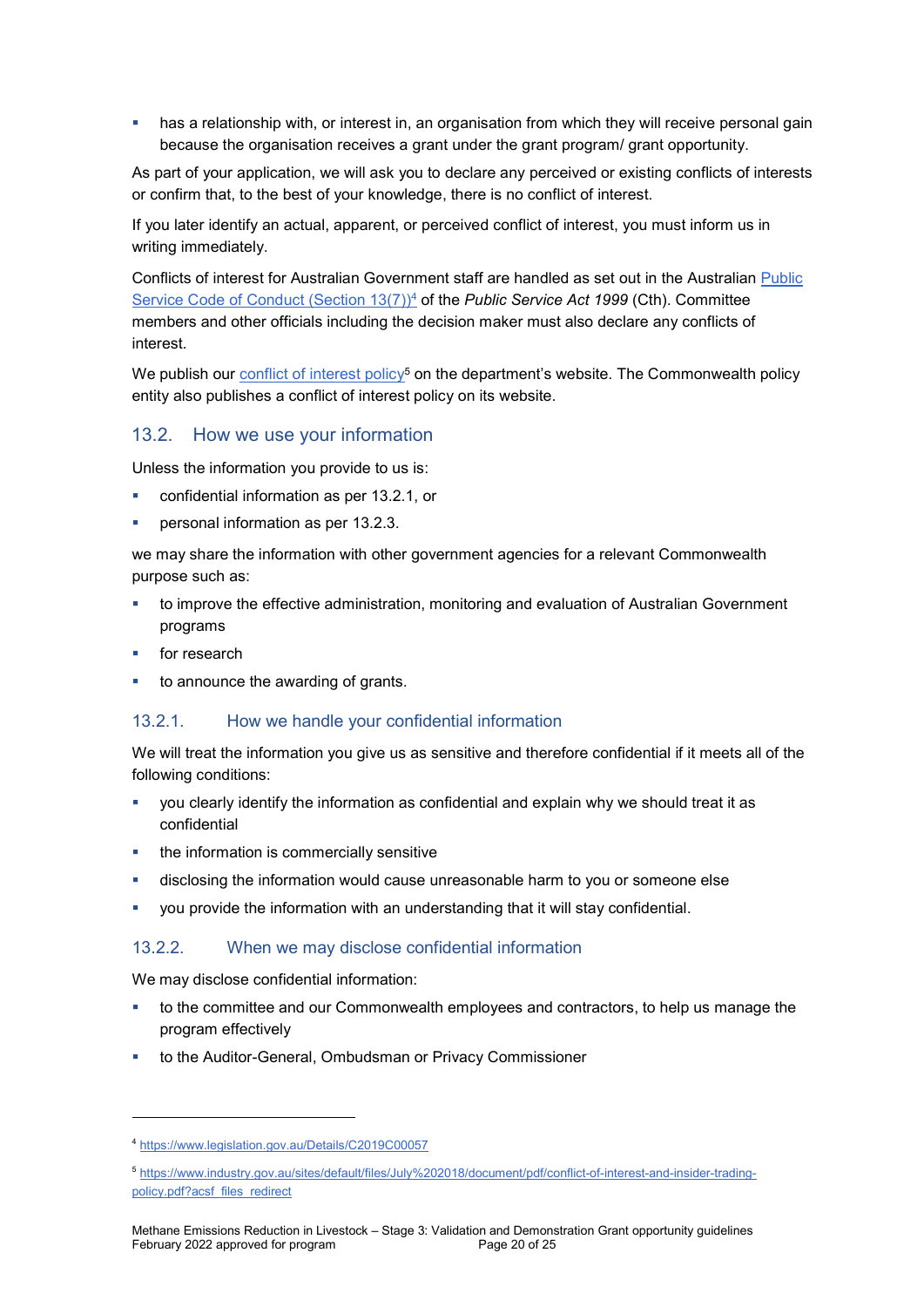- to the responsible Minister or Assistant Minister
- to a House or a Committee of the Australian Parliament.

We may also disclose confidential information if

- we are required or authorised by law to disclose it
- you agree to the information being disclosed, or
- someone other than us has made the confidential information public.

### 13.2.3. How we use your personal information

We must treat your personal information according to the Australian Privacy Principles (APPs) and the Privacy Act 1988 (Cth). This includes letting you know:

- **•** what personal information we collect
- why we collect your personal information
- to whom we give your personal information.

We may give the personal information we collect from you to our employees and contractors, the committee, and other Commonwealth employees and contractors, so we can:

- **n** manage the program
- research, assess, monitor and analyse our programs and activities.

We, or the Minister, may:

- announce the names of successful applicants to the public
- publish personal information on the department's websites.

You may read our **Privacy Policy<sup>6</sup> on the department's website for more information on:** 

- what is personal information
- how we collect, use, disclose and store your personal information
- how you can access and correct your personal information.

#### 13.2.4. Freedom of information

All documents in the possession of the Australian Government, including those about the program, are subject to the Freedom of Information Act 1982 (Cth) (FOI Act).

The purpose of the FOI Act is to give members of the public rights of access to information held by the Australian Government and its entities. Under the FOI Act, members of the public can seek access to documents held by the Australian Government. This right of access is limited only by the exceptions and exemptions necessary to protect essential public interests and private and business affairs of persons in respect of whom the information relates.

If someone requests a document under the FOI Act, we will release it (though we may need to consult with you and/or other parties first) unless it meets one of the exemptions set out in the FOI Act.

# 13.3. Disclosure of Commonwealth, State or Territory financial penalties

You must disclose whether any of your board members, management or persons of authority have been subject to any pecuniary penalty, whether civil, criminal or administrative, imposed by a

-

<sup>6</sup> https://www.industry.gov.au/data-and-publications/privacy-policy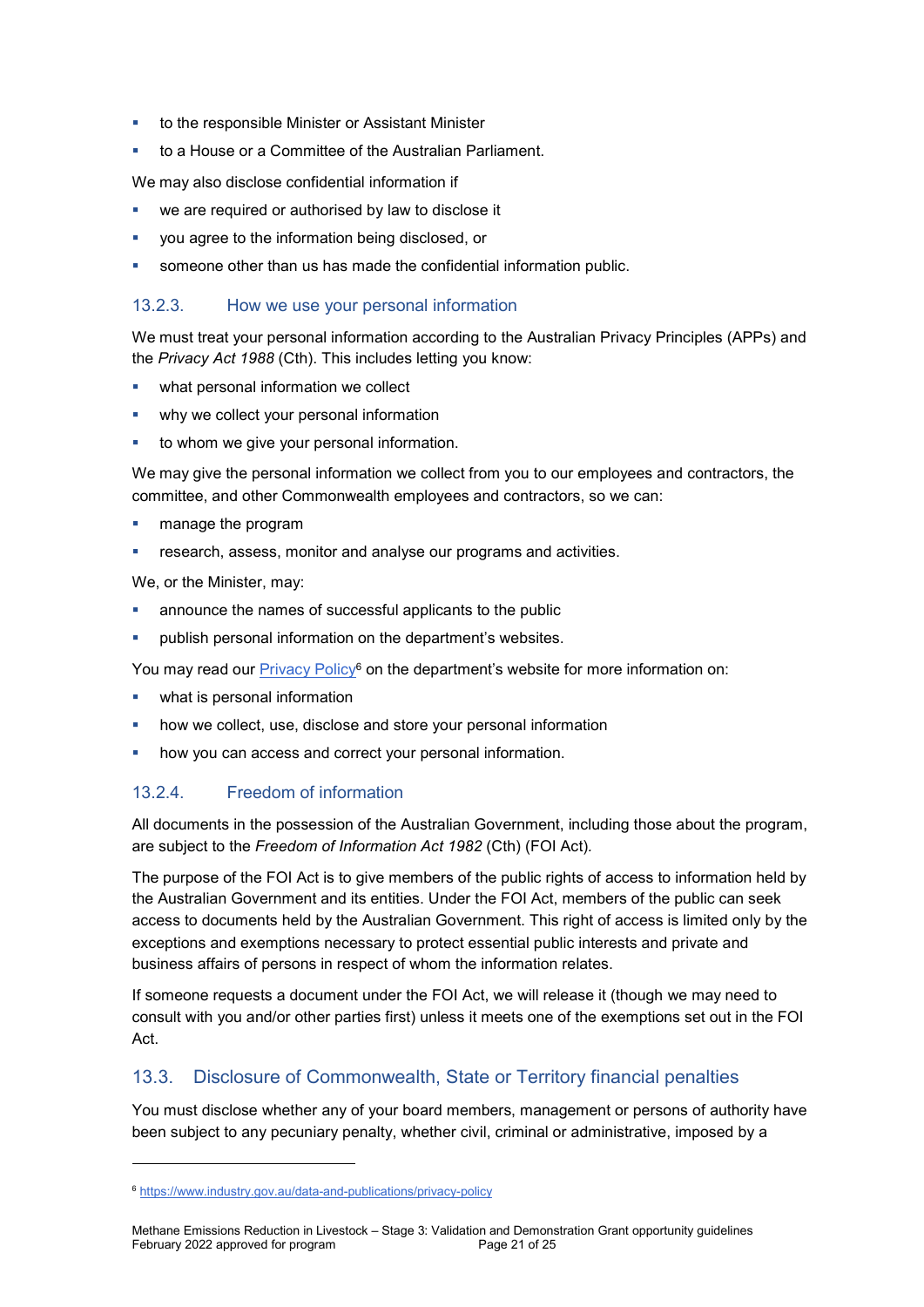Commonwealth, State, or Territory court or a Commonwealth, State, or Territory entity. If this is the case, you must provide advice to the department regarding the matter for consideration.

### 13.4. Enquiries and feedback

For further information or clarification, you can contact us on 13 28 46 or by web chat or through our online enquiry form on business.gov.au.

We may publish answers to your questions on our website as Frequently Asked Questions.

Our Customer Service Charter is available at business.gov.au. We use customer satisfaction surveys to improve our business operations and service.

If you have a complaint, call us on 13 28 46. We will refer your complaint to the appropriate manager.

If you are not satisfied with the way we handle your complaint, you can contact:

Head of Division AusIndustry Department of Industry, Science, Energy and Resources GPO Box 2013 CANBERRA ACT 2601

You can also contact the *Commonwealth Ombudsman<sup>7</sup>* with your complaint (call 1300 362 072). There is no fee for making a complaint, and the Ombudsman may conduct an independent investigation.

| <b>Term</b>          | <b>Definition</b>                                                                                                                                                                                                                                                                     |
|----------------------|---------------------------------------------------------------------------------------------------------------------------------------------------------------------------------------------------------------------------------------------------------------------------------------|
| Application form     | The document issued by the Program Delegate that<br>applicants use to apply for funding under the program.                                                                                                                                                                            |
| Auslndustry          | The division of the same name within the department.                                                                                                                                                                                                                                  |
| Commercial readiness | The commercial proposition of the technology solution has<br>progressed to a point where successful outcomes of<br>demonstration trials in an operational (or representative)<br>environment have reduced commercial uncertainty and<br>strengthened the case for further investment. |
| Department           | The Department of Industry, Science, Energy and<br>Resources.                                                                                                                                                                                                                         |
| Eligible activities  | The activities undertaken by a grantee in relation to a<br>project that are eligible for funding support as set out in<br>5.1.                                                                                                                                                        |

# 14. Glossary

-

<sup>7</sup> http://www.ombudsman.gov.au/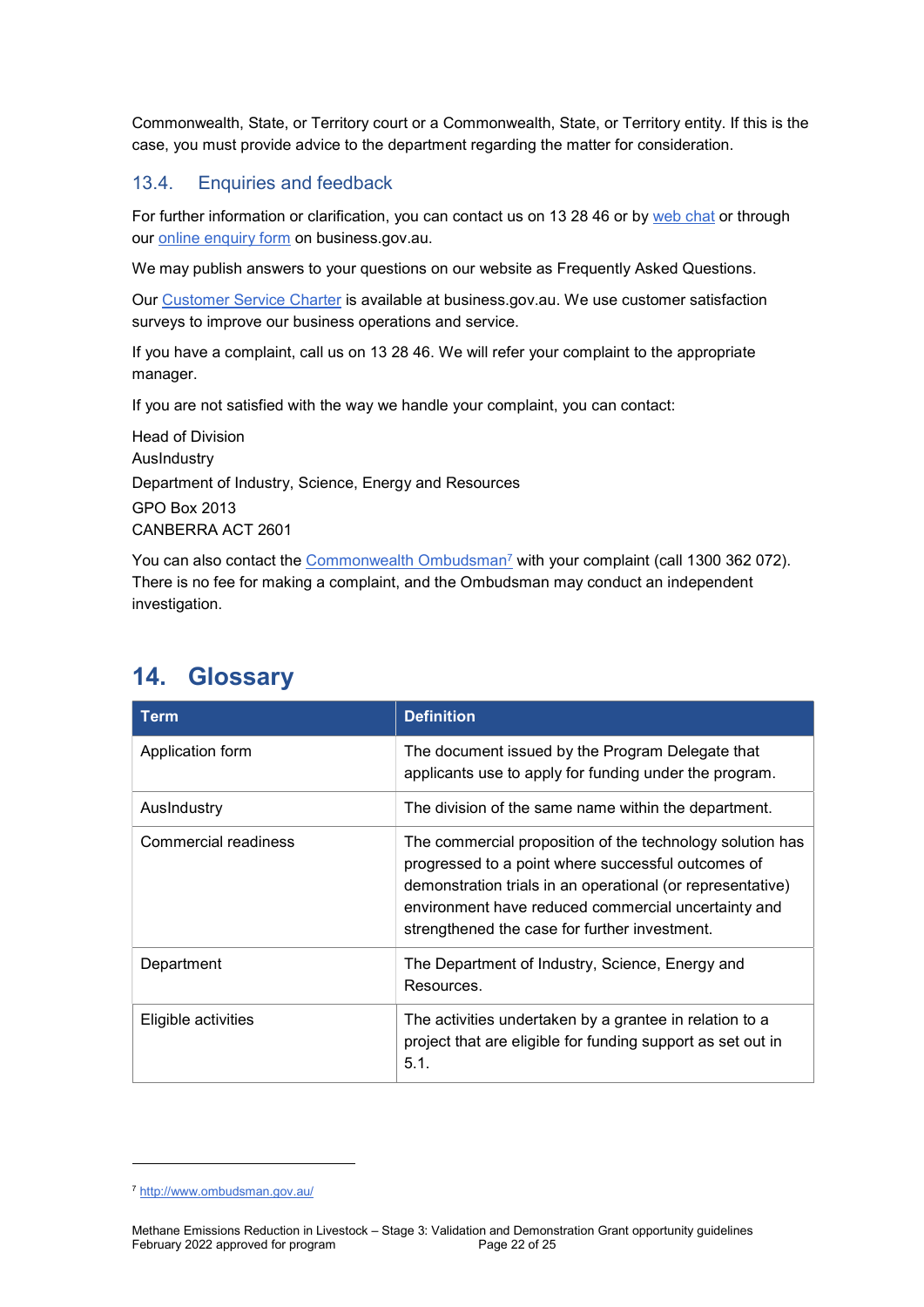| <b>Term</b>                     | <b>Definition</b>                                                                                                                                                                            |
|---------------------------------|----------------------------------------------------------------------------------------------------------------------------------------------------------------------------------------------|
| Eligible application            | An application or proposal for grant funding under the<br>program that the Program Delegate has determined is<br>eligible for assessment in accordance with these<br>guidelines.             |
| Eligible expenditure            | The expenditure incurred by a grantee on a project and<br>which is eligible for funding support as set out in 5.2.                                                                           |
| Promising emerging technologies | Emerging technologies are those likely to play an<br>important role in Australia's transition to lower emissions,<br>as outlined in the Government's Low Emissions<br>Technology Statements. |
|                                 | Promising emerging technologies are emerging<br>technologies that show promise for prioritisation in future<br>Statements.                                                                   |
|                                 | Priority technologies are the focus of new public<br>investment.                                                                                                                             |
| Grant agreement                 | A legally binding contract between the Commonwealth<br>and a grantee for the grant funding.                                                                                                  |
| Grant funding or grant funds    | The funding made available by the Commonwealth to<br>grantees under the program.                                                                                                             |
| GrantConnect                    | The Australian Government's whole-of-government grants<br>information system, which centralises the publication and<br>reporting of Commonwealth grants in accordance with the<br>CGRGs.     |
| Grantee                         | The recipient of grant funding under a grant agreement.                                                                                                                                      |
| Grazing animals                 | For the purpose of these Guidelines, grazing animals<br>means beef cattle, dairy cattle and sheep.                                                                                           |
| Guidelines                      | Guidelines that the Minister gives to the department to<br>provide the framework for the administration of the<br>program, as in force from time to time.                                    |
| Large scale trials              | The scale for trialling the technology solution is at or near<br>the scale of a commercial production system.                                                                                |
|                                 | Trials must have an appropriate sample size (number of<br>animals subject to each treatment) to provide a high level<br>of confidence in the trial results.                                  |
| Low emission (feed) supplements | Dietary additives provided to ruminant livestock to reduce<br>enteric methane by interrupting processes in the animal's<br>gut.                                                              |
| Minister                        | The Commonwealth Minister for Industry, Energy and<br>Emissions Reduction.                                                                                                                   |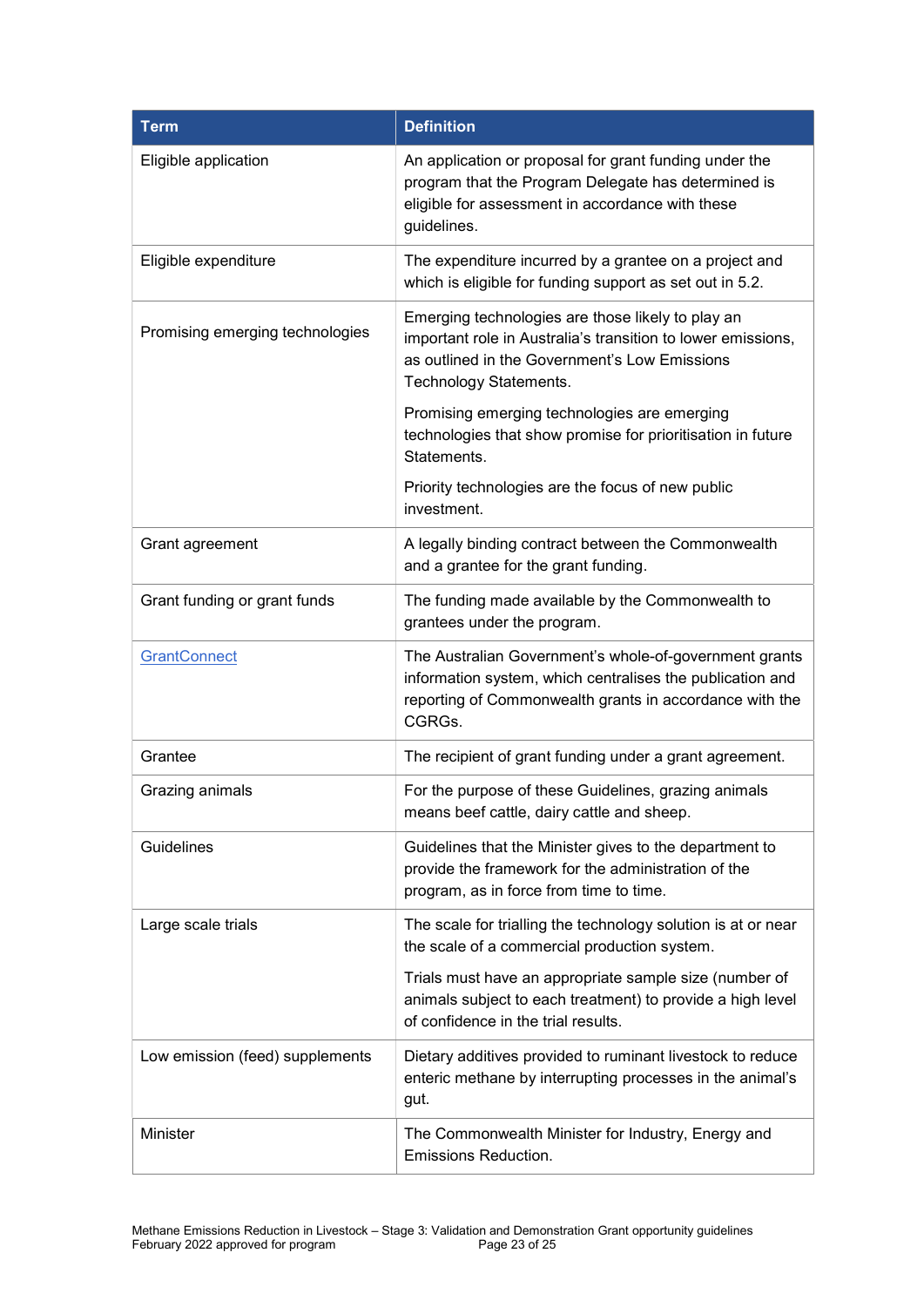| <b>Term</b>                                     | <b>Definition</b>                                                                                                                                                                                                                                                                                              |  |
|-------------------------------------------------|----------------------------------------------------------------------------------------------------------------------------------------------------------------------------------------------------------------------------------------------------------------------------------------------------------------|--|
| Operational environment                         | In the context of TRL 7, the operational environment<br>should closely represent the actual operating<br>environment. Trials on commercial farms are not required<br>but trials must be conducted under conditions<br>representative of commercial production systems.                                         |  |
| Personal information                            | Has the same meaning as in the Privacy Act 1988 (Cth)<br>which is:<br>Information or an opinion about an identified<br>individual, or an individual who is reasonably<br>identifiable:                                                                                                                         |  |
|                                                 | whether the information or opinion is true or not;<br>а.<br>and<br>whether the information or opinion is recorded in a<br>b.<br>material form or not.                                                                                                                                                          |  |
| Program Delegate                                | An AusIndustry manager within the department with<br>responsibility for the program.                                                                                                                                                                                                                           |  |
| Program funding or Program funds                | The funding made available by the Commonwealth for the<br>program.                                                                                                                                                                                                                                             |  |
| Project                                         | A project described in an application for grant funding<br>under the program.                                                                                                                                                                                                                                  |  |
| Publicly funded research<br>organisation (PFRO) | All higher education providers listed at Table A and Table<br>B of the Higher Education Support Act 2003 (Cth) and<br>corporate Commonwealth entities, and State and Territory<br>business enterprises that undertake publicly funded<br>research.                                                             |  |
| <b>Relevant Environment</b>                     | In the context of TRL 5 and 6, a relevant environment may<br>simulate a range of conditions that the operational<br>environment may be subject to. This supports the step up<br>from laboratory scale to operational scale and helps<br>determine the factors that will enable design of the actual<br>system. |  |
| <b>Technology Readiness Levels</b>              | A benchmarking tool used to track the progress of the<br>development of specific technological innovations, from<br>blue-sky research (TRL 1) to full system demonstration<br>under expected market conditions (TRL 9).                                                                                        |  |